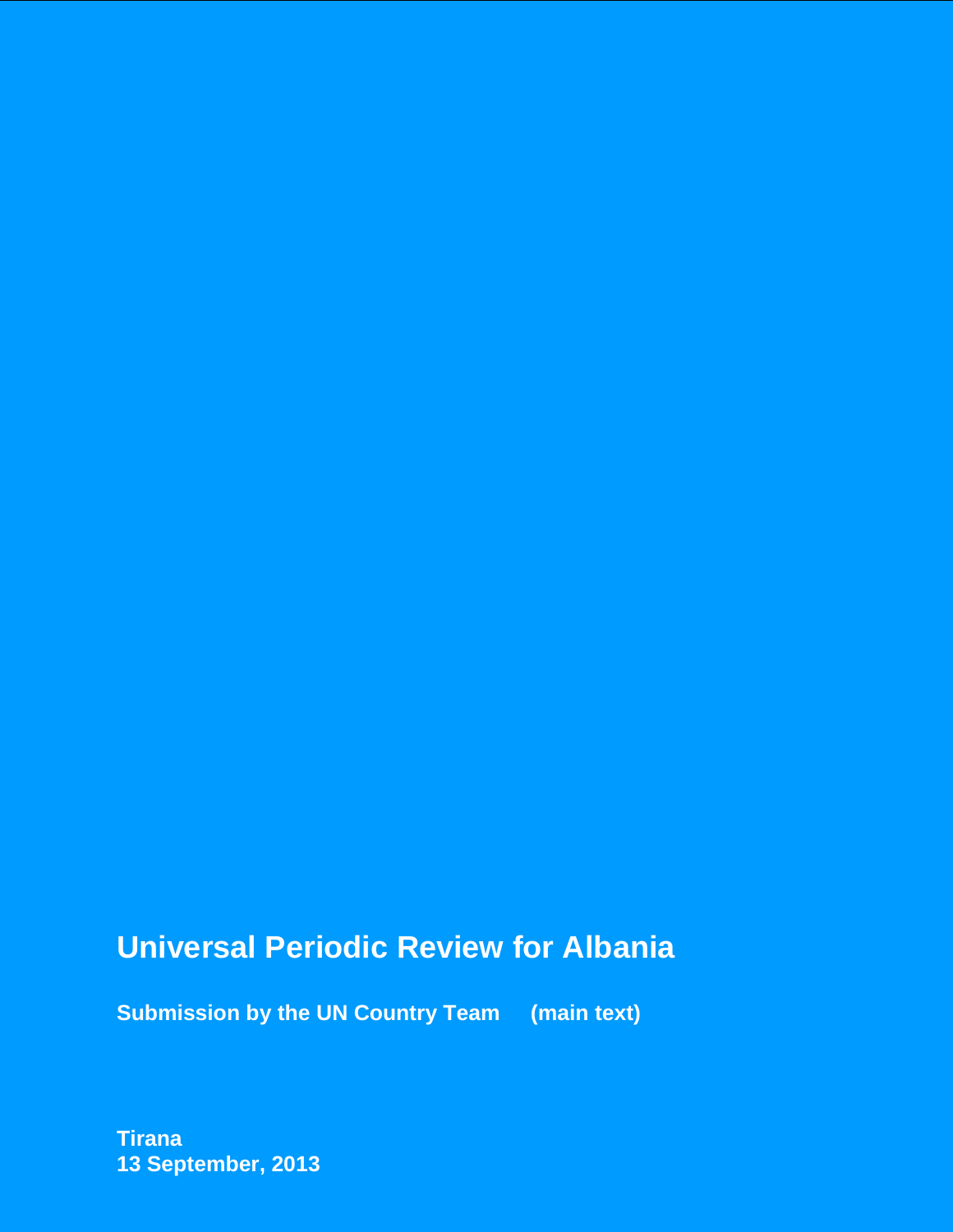# **CONTENTS**

| Ι. |                                                                                                                          |  |
|----|--------------------------------------------------------------------------------------------------------------------------|--|
|    |                                                                                                                          |  |
|    |                                                                                                                          |  |
| Ш. | IMPLEMENTATION OF INTERNATIONAL HUMAN RIGHTS OBLIGATIONS, TAKING INTO ACCOUNT                                            |  |
|    |                                                                                                                          |  |
|    | A.                                                                                                                       |  |
|    |                                                                                                                          |  |
|    |                                                                                                                          |  |
|    |                                                                                                                          |  |
|    | $\mathbf{B}$ .                                                                                                           |  |
|    |                                                                                                                          |  |
|    |                                                                                                                          |  |
|    |                                                                                                                          |  |
|    |                                                                                                                          |  |
|    | $C_{\cdot}$                                                                                                              |  |
|    |                                                                                                                          |  |
|    |                                                                                                                          |  |
|    |                                                                                                                          |  |
|    | D.                                                                                                                       |  |
|    | E.                                                                                                                       |  |
|    | FREEDOM OF RELIGION OR BELIEF, EXPRESSION, ASSOCIATION AND PEACEFUL ASSEMBLY, AND RIGHT TO PARTICIPATE IN<br>$F_{\cdot}$ |  |
|    |                                                                                                                          |  |
|    | G.                                                                                                                       |  |
|    | H.                                                                                                                       |  |
|    | I.                                                                                                                       |  |
|    | J.                                                                                                                       |  |
|    | K.                                                                                                                       |  |
|    | L.                                                                                                                       |  |
|    | M.                                                                                                                       |  |
|    | N.                                                                                                                       |  |
|    | O.                                                                                                                       |  |
|    | P.                                                                                                                       |  |
|    | Q.                                                                                                                       |  |
|    | R.                                                                                                                       |  |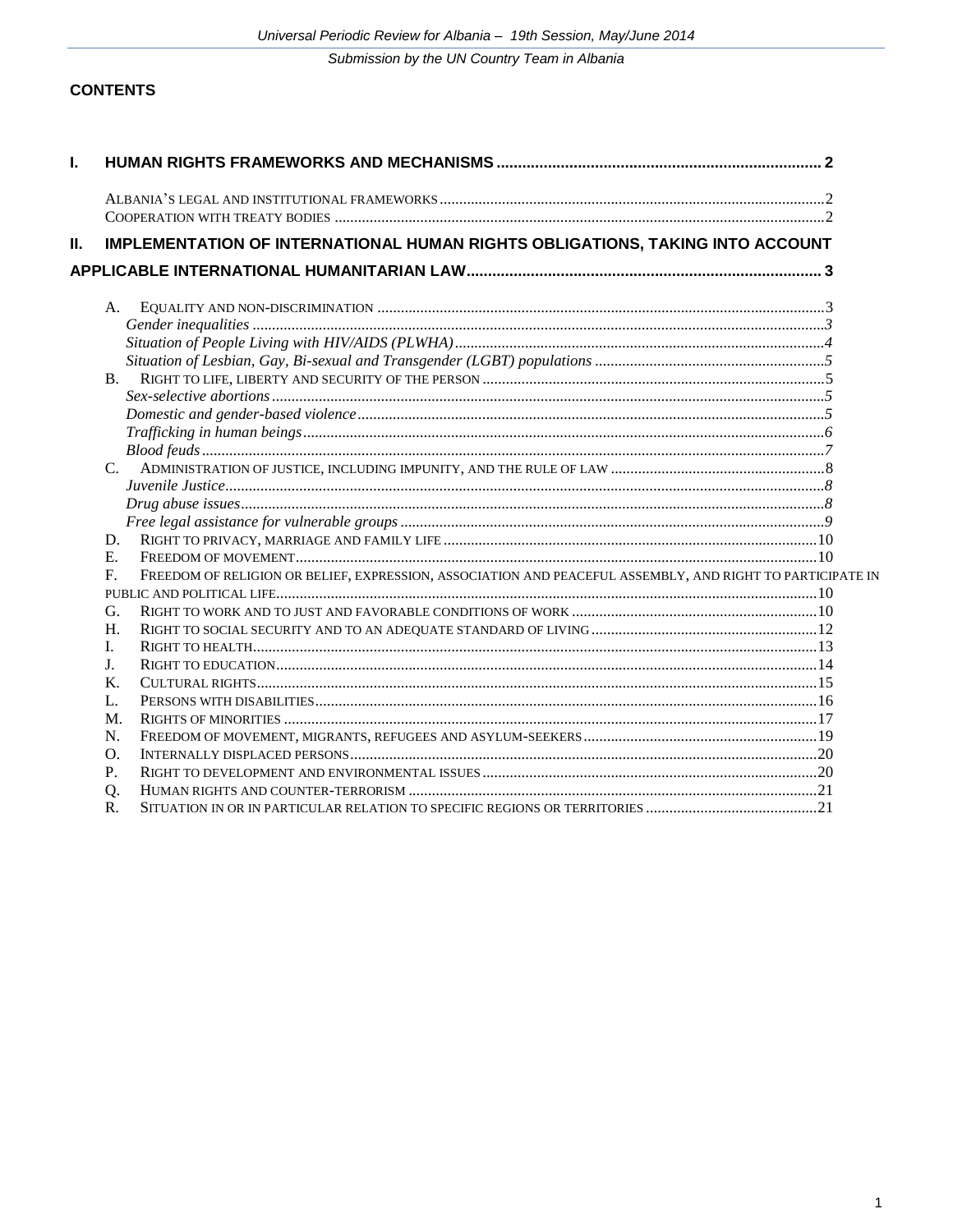The following submission is made by members of the United Nations Country Team<sup>1</sup> in Albania, currently engaged in a Programme of Cooperation with the Government of Albania under the "Delivering as One" framework. The submission provides information on the promotion and protection of human rights in Albania relating to the mandates of the various agencies and programmes comprising the UNCT. As such, the compilation does not attempt a comprehensive overview of the human rights situation in Albania.

#### **I. Human rights frameworks and mechanisms**

#### **Albania's legal and institutional frameworks**

*An extensive description of Albania's constitutional and legislative framework addressing issues of human rights protection is provided in Albania's Common Core Document and its Annex updated in March 2012 and accessible at: [http://www2.ohchr.org/english/bodies/coredocs.htm.](http://www2.ohchr.org/english/bodies/coredocs.htm) Chapter 3 of the Core Document describes the country's institutional infrastructure and respective policy measures intended to strengthen the human rights dimension in national policies and their implementation practices.*

In general, Albania should be commended for having strengthened its institutional infrastructure for human rights protection in the past few years, with the role of such institutions as, for example, the Commissioner on the Protection .<br>from Discrimination<sup>2</sup> and Ombudsman (People's Advocate) becoming more vocal and influential, initiating inspections and revealing situations of discrimination (as it was the case in the most recent forced eviction of Roma families from one of their settlements in Tirana in July 2013 due to planned construction works). A lot of technical capacity building and advocacy efforts supported and should continue for the gradual maturing of these institutions.

Also, a number of national councils, state and inter-ministerial committees exist to oversee national action in support of specific vulnerable population groups, such as Roma and Egyptian minorities, people with disabilities, women and children, migrants, victims of trafficking and/or domestic violence, etc. However, none of these bodies have been politically active and technically strong enough to ensure tangible and sustainable results of corresponding strategies and action plans so far. There has not been sufficient pressure coming neither from the Parliament nor from the society, as Albania's public awareness and demand for human rights respect and active protection is still to be formed.

With the Parliamentary elections held in June 2013 and formation of the new Government, Albania has a chance to revisit its national development priorities (to be shaped by a new National Strategy for Development and Integration until 2020, accompanied by a number of sector-specific and cross-sectoral strategies) through the lens of human rights and democratic principles, to benefit the Albanian society and facilitate the country's EU accession.

#### *UNCT recommendation:*

*To continue fostering the culture of democratic governance, the Government of Albania should take concrete measures to activate the role of the Parliament in overseeing implementation of the country's obligations under various human rights instruments, ensure timely and wide dissemination of recommendations issued upon revision of national reports in Albanian language and actively promote citizens' larger utilization of existing human rights protection and complaints mechanisms.*

#### **Cooperation with treaty bodies**

 $\overline{a}$ 

Overall, Albania is respectful of its reporting and cooperation obligations with international treaty bodies, although the timeliness and quality of national reports varies. The presence of high-level public officials is not always secured during hearings (as it was the case with the latest review of the national report to the CRC Committee in 2012), thus creating an impression of a somewhat formalistic approach by the Government. Follow up on recommendations issued on national reports is weak, with a high number of recommendations remaining un-addressed from one

<sup>1</sup> Resident Agencies, Funds and Programmes participating in the "Delivering as One" UN Initiative in 2012-2016 are: ILO, IOM, UNAIDS, UNDP, UNFPA, UNHCR, UNICEF, UNODC, UN Women and WHO. Participating non-resident agencies are: FAO, IAEA, IFAD, ITC, UNCTAD, UNECE, UNEP, UNESCO, UNIDO and UNV.

 $2$  Albania's Law on Protection from Discrimination (Law no. 10221, dated 4 February 2010) seeks to guarantee protection from discrimination on various grounds. The non-exhaustive list is even wider than the one provided in the Albanian Constitution and includes sex, gender identity, sexual orientation, pregnancy, parental responsibility etc. alongside ethnic, racial and disability grounds of discrimination. The Commissioner for Protection from Discrimination is mandated to start cases even without any particular complaint and in addition to recommendations it may also order abusers to pay fines.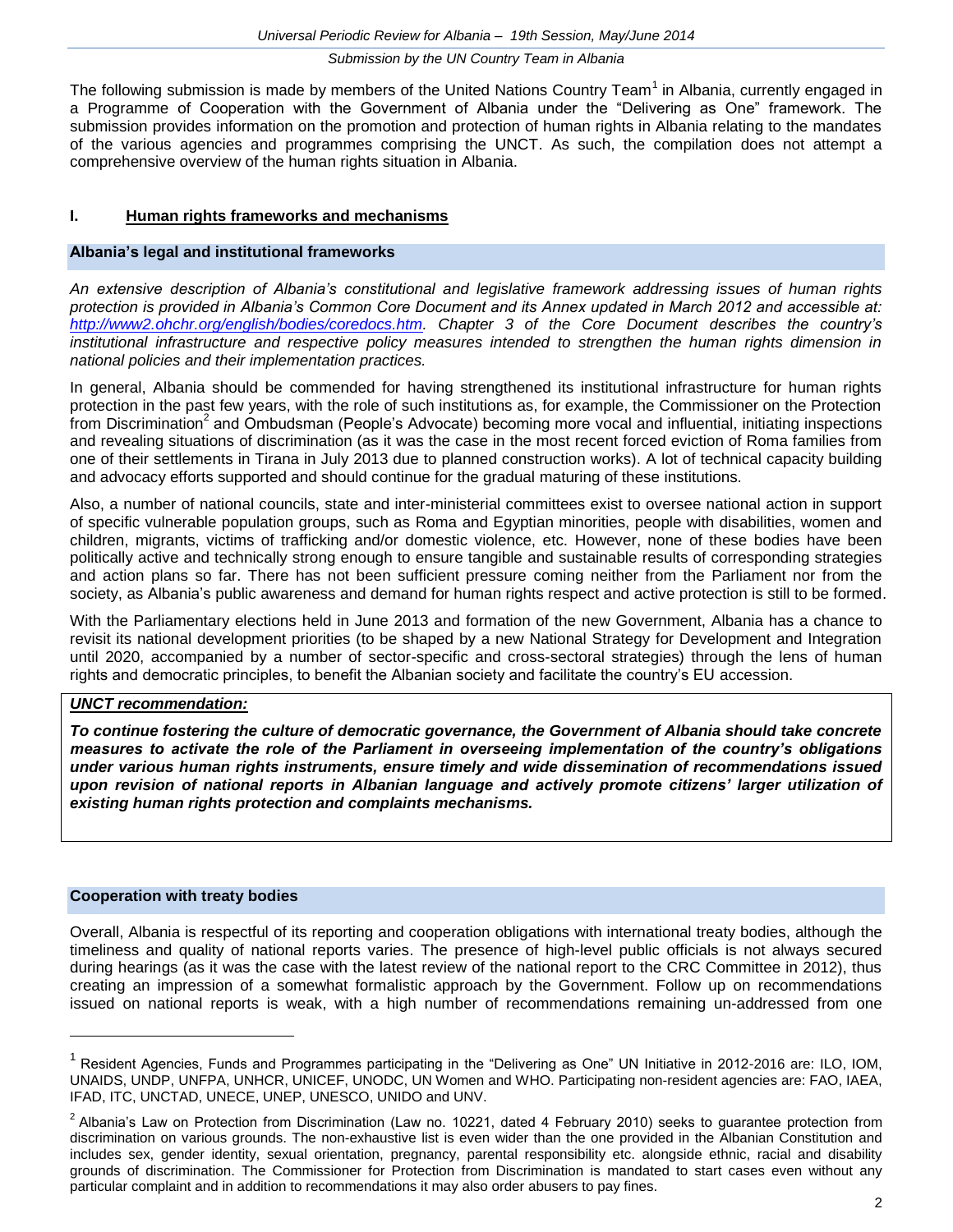reporting cycle to another. The absence of national statistics on many aspects of social policies prevents the analysis of trends and limits many statements supported by either random facts or just anecdotal evidence. Many reports are over-filled by the description of specific activities or projects (often led by donors) rather than providing critical analysis of issues and public authorities' responses (or lack thereof) to these. The participation of civil society in the preparation of national reports and follow up on their recommendations is not sought by the Government actively or systematically enough and remains dependant in many instances on international donors' initiative. There is no robust practice of translating in Albanian and disseminating the concluding observations and recommendations to public officials, parliamentarians and public at large, including dissemination through internet.

#### *UNCT recommendation:*

*The Government of Albania should emphasize the importance of quality reporting as a responsibility of public officials, encourage their collaboration with INSTAT, statistical departments of line ministries, CSOs and academia, ensure largest possible dissemination of concluding observations in Albanian language (including via internet) and enhance mechanisms for regular and effective follow-up on issued recommendations.*

# **II. Implementation of international human rights obligations, taking into account applicable international humanitarian law**

## **A. Equality and non-discrimination**

#### **Gender inequalities**

#### *More detailed description of the situation is provided in the Annex.*

Since 2006, there has been a significant increase in the adoption of legislation and by-laws on gender equality, antidiscrimination, and domestic violence. However, Albanian legislation still contains provisions that fail to address gender inequalities or further maintain these inequalities. Gender gaps have been reduced in health and education but remain in many other areas. Data indicate that women still face domestic violence, significant underrepresentation in the labour market and the economy, and in public and political life<sup>3</sup>. In general, implementation of gender-sensitive commitments is weak and has to be boosted in all sectors.

Women continue to be under-represented in the formal labour market and, most probably, over-represented in the informal economy. The wage gap between women and men is traceable, while overall the market remains deeply segregated along gender lines as women do "women's jobs" and men do "men's jobs". Women form the majority of those employed in the agriculture – almost exclusively as unpaid family workers, not considered in legal property issues, disconnected from modern technologies and development opportunities.

Some initial efforts to ensure gender mainstreaming into central and local policies have been made, but not yet sufficient. The content of policy decisions is not gender-sensitive enough and the number of women actively involved in policy making at all levels is far below quotas established in the Gender Equality Law (2008).

### *UNCT recommendation:*

*The Government of Albania needs to move away from sporadic interventions but engage in a comprehensive reform to empower Albanian women, based on solid statistical and qualitative evidence describing the performance of the informal economy and socio-cultural factors affecting women's life choices.*

*More information and data should be generated on the determinants of women's entry and stay in the labor market in Albania, through analysis of time use and labor market surveys in order to inform gender-aware labor policies.*

*Equal pay for work of equal value policies should be enforced in conjunction with policies similar to those of affirmative actions promoting the hiring of women in non-traditional professions;*

*A gender-aware VET reform needs to improve women's access in it, by tackling gender segregation in the vocational and technical education system. The educational system as a whole should be reformed to* 

<sup>3</sup> "National Report on the Status of Women and Gender Equality in Albania", UN Women 2011. [http://www.un.org.al/editor](http://www.un.org.al/editor-files/file/news/National%20Report-Status%20of%20Women%20and%20Gender%20Equality%20ENG.pdf)[files/file/news/National%20Report-Status%20of%20Women%20and%20Gender%20Equality%20ENG.pdf](http://www.un.org.al/editor-files/file/news/National%20Report-Status%20of%20Women%20and%20Gender%20Equality%20ENG.pdf)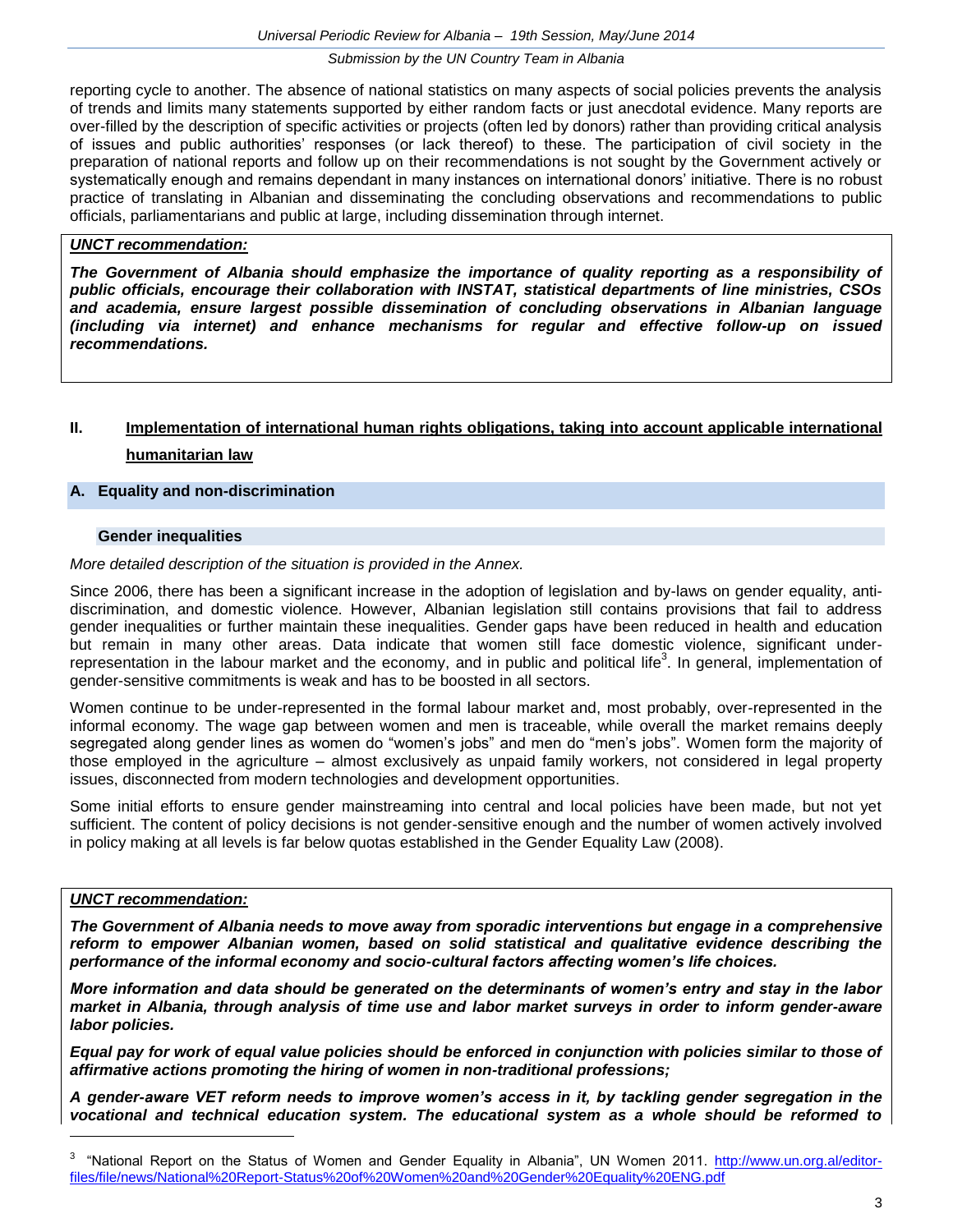*provide career orientation to students related to the skills required in the labor market. Higher focus is needed on policies and strategies that target specifically women-led businesses. Sex-disaggregated data should be generated on women-led businesses in order to formulate aspects of policies for women entrepreneurs.*

*Some Albanian laws still need to undergo changes with a view to repeal gender discriminatory provisions, better protect women's rights and thus fully reflect international standards. It is recommended that Albania develops binding instructions for mainstreaming gender, including proper financial resourses to implementlaws and other sub-legal acts, to provide mandatory guidance to policy and legislation-making specialists on mainstreaming gender into their normative and policy-making work and to strengthen interministerial collaboration and coordination in the implementation of the obligations that derive from the national legislation*

*Recommendation of the CEDAW Committee on the effective enforcement of gender equality legislation must be respected, especially enforcement of provisions related to adherence to the 30% quota in senior level positions at public administration, academic and research institutions.*

*It is recommended that Albania goes towards replacing fines with stronger sanctions, while progressively increasing the quota requirements with special gender safeguards, during its future reviews of the Electoral Code. It is further recommended that technical and human resources are provided to CEC to generate sex disaggregated data required under the national set of harmonised gender indicators.* 

### **Situation of People Living with HIV/AIDS (PLWHA)**

Albania remains a low prevalence country but the cumulative HIV/AIDS caseload is increasing. In the past few years more than 50% of newly diagnosed cases would have already developed AIDS. At the same time the number of visitors coming to Voluntary Counselling and Testing (VCT) centres (now open in all 12 prefectures) to conduct tests is extremely low. The epidemiologic surveillance data shows the infection being spread among the general population, with more than 80% of infections occurring through heterosexual contacts. Alarmingly, services to prevent mother-tochild transmission of HIV/AIDS (MTCT) have not been integrated in the health system.

The current Law on Prevention and Control of HIV was approved in July 2008 (Nr.9952, dated 14.7.2008) and foresees criminal responsibility for HIV transmission in its Article 9. The law does not specify further on this issue and so far there has been no cases prosecuted. No orders or sub-laws have been developed on this issue.

Support to PLWHA has been formalised through an Order of Ministers (Nr.113, dated 17.02.2011) developed by the Ministry of Health and the Ministry of Education. The Order formally stresses the principle of PLWHA social integration and is focused on awareness raising, counselling and support measures for this category of the population to be implemented in education, social residential and treatment facilities and institutions (including prisons). Testing and counselling in relation to HIV, as well as AIDS treatment, are declared free of charge. However, procurement of ARV drugs was dependant on GFATM funding (currently depleted) and not included in the Health Insurance Institute drug list, which poses questions about timely supply of needed medication in the future.

Albania's Penal Code envisages penalization of medical staff misconduct in relation to HIV issues. At the same time the way the Code is treating injecting drug users and sex workers makes the HIV awareness and prevention work difficult among these groups. Provision of social support to PLWHA (including children) is officially the responsibility of local government units (LGUs), but in reality the capacities of municipalities and communes to meet this obligation are virtually non-existent. There are concerns that children with HIV/AIDS may face problems with access to the mainstream education system although conclusive data could not be found. The inability to track and monitor migrants means that many people who could be affected go undetected.

# *UNCT recommendations:*

*National legislation penalizing for HIV transmission should be revisited and brought in line with international human rights norms. Public awareness needs to be raised systematically to combat stigma and facilitate early testing and prevention work. MTCT prevention should be incorporated in the national public health system. Ongoing public health finance reform has to consider the issue of ARV drugs supply. National social care system reform should embrace specific needs of PLWHA (including children) as part of the new functionality of social workers / "case managers".*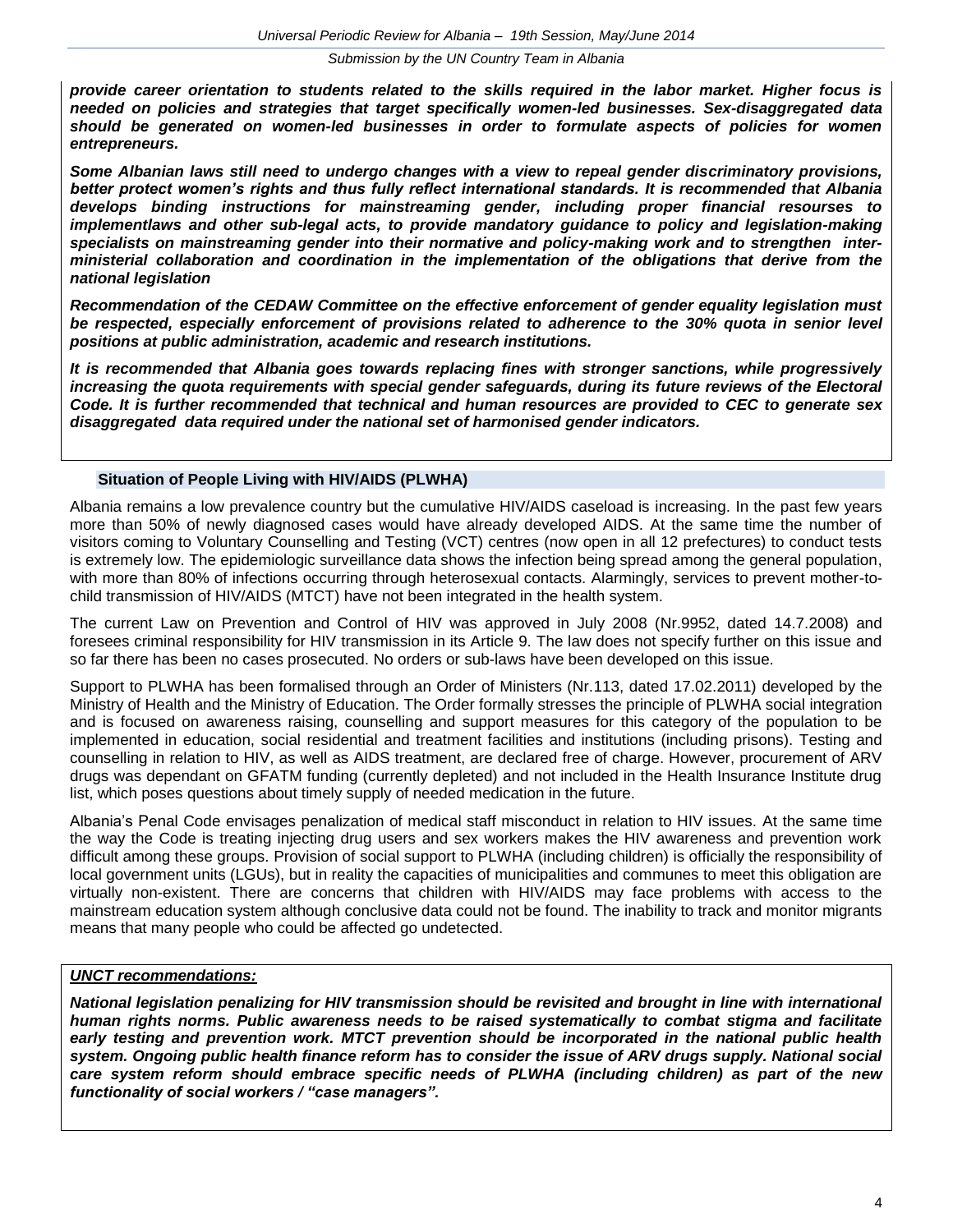#### **Situation of Lesbian, Gay, Bi-sexual and Transgender (LGBT) populations**

The level of acceptance and tolerance that population surveys have evidenced in Albania is low<sup>4</sup>, but positive shifts are happening, albeit slowly. Particularly since the adoption of the Law on Protection from Discrimination, LGBT rights are more present in the media, public discussion, training efforts and institutional structures. The Department of Equal Opportunities at MoLSAEO was tasked with addressing through policy measures issues that the LGBT community typically faces. Albanian State Police developed an Equality and Diversity Policy and established a full-time Equality and Diversity Specialist. An inter-ministerial working group recently developed an Action Plan to address LGBT issues. The Commissioner for Protection from Discrimination issued recommendations and condemned hatred language and inappropriate statements of even high public officials against the LGBT community.

### *UNCT recommendations:*

*Public awareness campaigns should continue to familiarise Albanian citizens with the philosophy of diversity. Training and sensitization of civil servants and particularly of those public employees that are in close contact with citizens, such as doctors, nurses, police, teachers, social administrators etc., is recommended.*

#### **B. Right to life, liberty and security of the person**

#### **Sex-selective abortions**

The phenomenon of sex-selective abortion appears to be growing during the recent years in Albania, bringing the ratio of male/female births to 111.7 to 100, for the period of 2008 to 2010 (compared to the global average of 105/100). If the trend continues, it may disrupt the natural female/male balance in the future and cause various social problems<sup>5</sup>. The desire to have at least one male heir in the family is thought to be the leading cause of intentional .<br>Female infants' abortions. In the Balkans region Albania takes first place on this indicator<sup>6</sup>. A working group has been established by the Ministry of Health to examine the issue further.

#### **Domestic and gender-based violence**

More than half (56%) of Albanian women (aged 15-49) have experienced at least one form of domestic violence in their lifetime. Evidence shows that the incidence of gender-based and domestic violence remains high, and in the last couple of years an increase in the number of lethal cases is noted<sup>7</sup>, including cases well known to police and authorities, while the survivors were under protection from a court-issued protection order. Women with no or low level of education, divorced women and rural women have the highest percentage among victims of physical violence. Most women (90%) have sought help from their family and only 10% have tried to seek help through professionals. The majority state that they do not report the violence because they do not believe anything would change or that they have fear of being judged or ridiculed.

The GoA has made progress in implementing measures against Gender-Based Violence and Domestic Violence (GBV and DV): adoption of legal amendments from 2006 up to May 2013 $^8$ , establishment of institutional structures under the philosophy of coordinating community response against violence at the central and local levels, as well as services for victims/survivors of violence. However, there is still a lot to do mainly to strengthen the rule of law, improve access to general and dedicated services to victims/survivors of violence, and strengthen and intensify measures to prevent violence by means of awareness raising, education and social inclusion.

 $4$  Albania Civil Society Index, 2010, UNDP and IDM

<sup>&</sup>lt;sup>5</sup> "The unbalanced ratio between the sexes at birth in Albania". World Vision and UNFPA.

<sup>&</sup>lt;sup>6</sup> Source: [http://beta.wvi.org/albania/article/they-wanted-kill-my-baby-only-because-it-girl.](http://beta.wvi.org/albania/article/they-wanted-kill-my-baby-only-because-it-girl)

 $^7$  In late July 2013 three women were murdered by their husbands within just three days and more cases are reported frequently in the news.

<sup>&</sup>lt;sup>8</sup> adopted Law No. 9669 of 18th December 2006 "On Measures against Violence in Family Relations" and amended it in 2010; passed Law No. 9970 of 24th July 2008 "On Gender Equality in the Society"; set up in 24 (twenty-four) municipalities the Coordinated Community Response against Domestic Violence (CCR)- the Referral Mechanism, according to CoM Decision No. 334 of 17th February 2011; drafted the first National Strategy for Gender Equality and Domestic Violence (2007-2010) and evaluated it; opened the first national state shelter for survivors of domestic violence19; approved the National Strategy on Gender Equality and Reduction of the Gender Based Violence and Domestic Violence 2011-201520 and cost its Action Plan; changed the Criminal Code by adding domestic violence as a crime.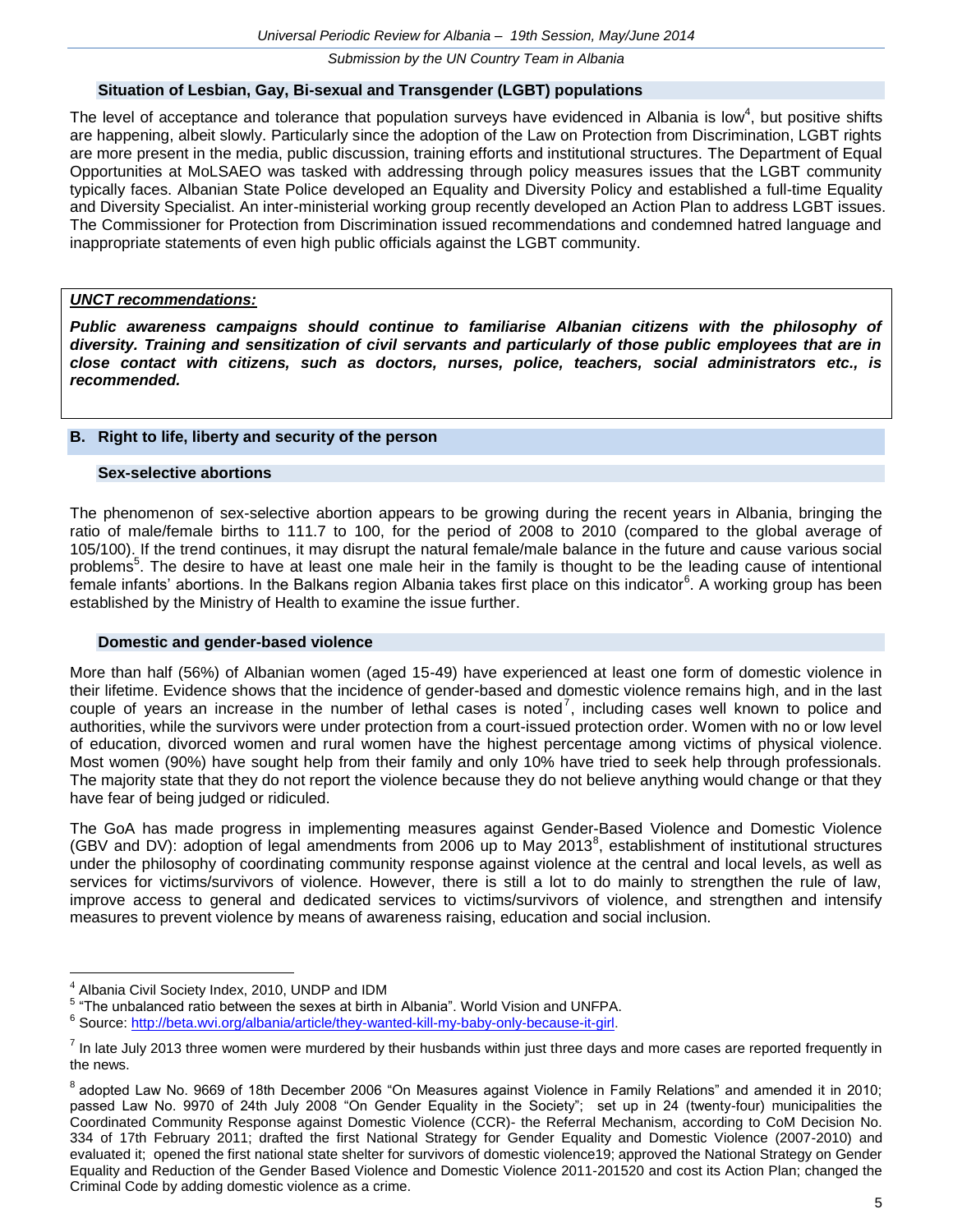The National Strategy on Gender Equality and Domestic Violence (introduced in 2007 then revised and extended till 2015) facilitated the preparation and adoption of the national legislation addressing the issue of family-based violence, including guidance on the mechanism of coordinated action between various duty-bearers. The most recent amendments to the Penal Code categorised domestic violence as a criminal offense, included special provisions to address impunity and harshened the sanctions in cases of violence against women, children and other family members. Mechanisms of Coordination and Referral against Domestic Violence have been introduced in several municipalities; a shelter for women survivors of domestic violence in Tirana offers a model of modern services, although on a national scale opportunities for social reintegration of survivors (including training, education, housing and economic opportunities) are still minimal.

GoA's signed the Istanbul Convention in December 2011 and the country ratified the convention in February 2013. In particular, the GoA, by ratifying the CoE Convention, agreed to have in place minimum services that respond to the twelve principles.<sup>9</sup> GoA, in cooperation with international and national organizations, in its effort to prevent and combat domestic violence and gender-based violence, has endorsed a strategic policy and legal framework that comply with the CoE Convention approach.

#### **Trafficking in human beings**

In line with recommendations of the previous UPR report, namely, number 59, 61, 62, 63, 64, 65, Albania has made good progress in strengthening legislation and institutional framework for preventing trafficking in human beings (THB), prosecuting perpetrators and protecting Victims of Trafficking (VOT). In 2011, Albania developed a new National Action Plan on the on the Fight against Trafficking in Human Beings and in Children for the period 2011-2013. The action plan includes four areas of intervention, namely, *Investigation and Prosecution*, *Support and Protection for Victims of Trafficking (VOTs), Prevention of Trafficking and re-Trafficking and Coordination*. At present, Albania is developing a cross sectional Strategy on the Fight against Organized Crime, Trafficking and Terrorism for the period 2013-2020 which is expected to complement the specific provisions of the National Referral Mechanism for Identification, Referral and Assistance of VOTs (NRM). The latter, initially developed in 2005, was renewed in 2012<sup>10</sup> to enable participation of more actors from the central government and civil society active in the assistance to VOTs. The NRM agreement and its Standard Operating Procedures (SOPs)<sup>11</sup> regulate the roles and responsibilities of all actors involved in the identification, referral, protection, and assistance to victims/potential victims of trafficking in Albania.

The Penal Code of Albania was amended in 2013 by Law no. 144. The new provisions recognize "internal trafficking" in human beings. In addition, the benefits or use of the services provided by trafficked persons, or exploitation from trafficking are now punishable by the law. The law recognizes that all forms of exploitation of children including labour and begging are a criminal offense punishable by the law, yet it does not recognize forced child labour exploitation as a form of trafficking in human beings, despite the fact that Albania has ratified the Palermo Protocol, which clearly defines this form of exploitation as trafficking in human beings.. In particular, Article 124/b "*Maltreatment of the*  minor<sup>"12</sup>, punishes all situations in which the minor is forced to work to secure money for the family or to beg, with imprisonment from two to five years (initially up to four years), and in case of serious harm of minor health or death, with imprisonment from ten to twenty years. Article 128/b *Trafficking of minors*"<sup>13</sup> envisions a punishment with imprisonment from ten to twenty years (initially from seven to fifteen years and with a fine) in the case of trafficking of the minor. In addition, Article 114 envisions a punishment for exploitation through prostitution, with imprisonment from two to five years, and in cases when such action involves minors, with imprisonment from seven to fifteen years<sup>14</sup>.

Despite very positive changes in criminal legislation, the amended Penal Code still fails to abolish penalization of prostitutes, a necessary step to increase protection of trafficking and gender-based violence victims, as pointed out by the CEDAW committee.

 9 The CoE Convention is based on the principles of the 3Ps: prevention, protection of victims, and prosecution of offenders.

 $10$  Revised and re-signed on 15.06.2012.

<sup>&</sup>lt;sup>11</sup> Adopted by Council of Ministers Decision No. 582, date 27.07.2011. Available at [http://moi.gov.al/wp](http://moi.gov.al/wp-content/uploads/2012/03/Standard-Operating-Procedures-for-the-Identification-and-Referral-of-Victims-of-trafficking-and-Potential-Victims-of-trafficking-2011-Download-PDF.pdf)[content/uploads/2012/03/Standard-Operating-Procedures-for-the-Identification-and-Referral-of-Victims-of-trafficking-and-Potential-](http://moi.gov.al/wp-content/uploads/2012/03/Standard-Operating-Procedures-for-the-Identification-and-Referral-of-Victims-of-trafficking-and-Potential-Victims-of-trafficking-2011-Download-PDF.pdf)[Victims-of-trafficking-2011-Download-PDF.pdf](http://moi.gov.al/wp-content/uploads/2012/03/Standard-Operating-Procedures-for-the-Identification-and-Referral-of-Victims-of-trafficking-and-Potential-Victims-of-trafficking-2011-Download-PDF.pdf)

 $12$  Article 2, added by Law no.9859, date 21.1.2008, and changed by law No. 23/2012.

 $13$  Changed by Law No 9188, date 12.2.2004, Article 3; added by Law 9859, date 21.1.2008, Article 3.

<sup>&</sup>lt;sup>14</sup> While Albania is taking a rather conservative stand on the issue of de-criminalizing prostitution, fearing that it would be a step towards legalisation, in fact it fails to protect victims of prostitution and internal trafficking from rape, exploitation and other forms of abuse (as also pointed out by the CEDAW Committee).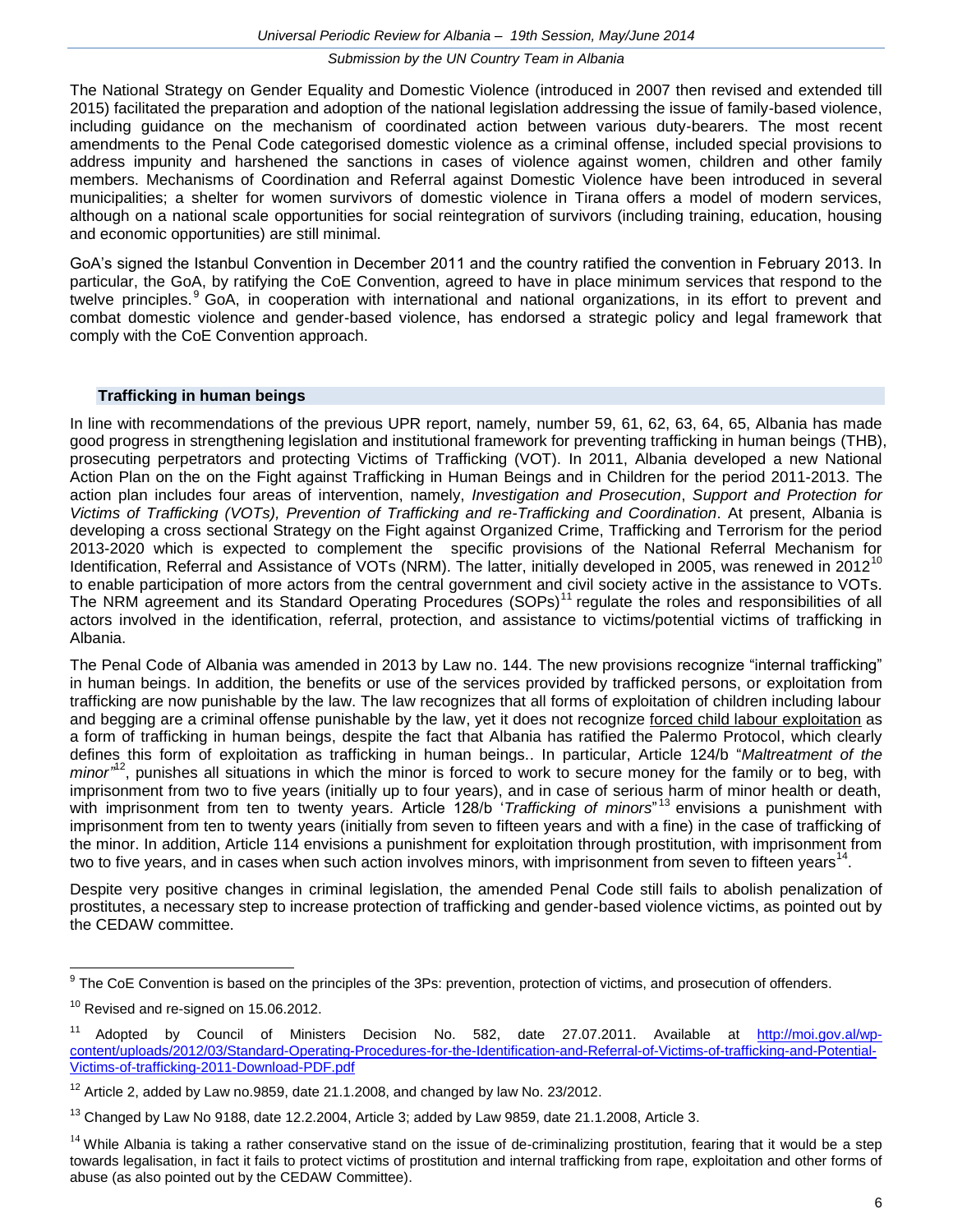#### **Blood feuds**

The phenomenon of blood feuds resulting from the application of customary law known as "Kanun" in Albania (especially, in its northern part) remains an issue of concern. Cases of child murders and the confinement of children for fear of being killed are being reported, although not as frequently as in the past; estimates put the number of affected children (in confinement) at 900, but overall there is no reliable statistics on the subject. The latest lethal case was registered in May 2012, when a 14-year-old girl was killed in a blood feud.

The women of families in a blood feud are not considered part of any of the vulnerable groups targeted in strategic documents, such as National Strategy for Gender Equality and Reduction of Gender-based Violence and Domestic Violence, National Strategy of Social Inclusion, National Strategy of Development and Integration, etc.<sup>15</sup>. The argument that this group of women is included in categories such as "Girls and women in need" or "Women as head of the household" does not take into account the specific characteristics of and risks faced by this group of women and girls. Hence, no steps are envisaged to address their special needs. There is insufficient information on the types of services that the women of families involved in blood feuds are entitled to receive in order to improve their living conditions.

#### *UNCT recommendations:*

*The Government should not delay any further its reaction to the phenomenon of sex-selective abortions and must come up with a comprehensive analysis and recommendations.*

*The upward trend in domestic and gender-based violence must be reverted through effective cross-sectoral policies and their proper implementation. Existing (piloted) community-based services for violence identification, referral and protection of victims should be unified as part of a reformed national social care system, staffed with professional social care workers. A national toll-free telephone helpline should be established. The emergency needs of violence survivors must be accommodated by shelters even when there is no protection order from the court. Perpetrators must be held accountable, particularly in cases of repeated violations, with a view to prevent deaths due to domestic violence. Date rape and abuse should also be addressed by legislation on domestic violence.*

*In line with the CoE Convention the national agenda against GBV&DV urges for the cooperation among different actors (public and non-public) and has established inter-institutional or stakeholders coordinating mechanisms at the central or local levels. It is recommended that existing institutional framework and policy making bodies strengthen their capacities and technical knowledge so that they respond to GBV&DV through policies and measures as per the CoE Convention requirements.*

*The principles and the philosophy of the current coordinating mechanisms dealing with GBV and DV cases at the local level fulfill the requirements of the CoE Convention. However, the capacity and vitality of these mechanisms have to be assessed and evaluated so that their competences and tasks comply more to the role and responsibility prescribed in the CoE Convention.*

*At the local level, the Referral Mechanism (which is the Coordinated Community Response (CCR) model), should be extended to all municipalities and communes in the country. 16*

*Given the short time span of data collection on gender based violence in administrative ways, and the complications of the process for standardization and dissemination, it is necessary for Albania to invest in increasing technical capacities of units among central and local administrations responsible for information gathering and statistical processing.* 

*In order to comply with the requirements of the CoE Convention on the issue of obtaining information and data on gender based violence, Albania has to establish a periodic national representative sample survey of about 3,500 women, to set up an electronic portal of data and information from the administrative sources, also to be used to police makers.*

*In order to provide specialized health care for victims of GBV&DV, continuous training is needed for professionals of the health care sector offering support and services to victims of GBV&DV. Technical expertise should be used to develop protocols of treatment and referral of GBV&DV cases in the health sector, in hospitals and primary health centers. These would improve the current situation, the quality and adequacy of the care provided to women victims/survivors.*

 $15\,$ "Effects of Blood Feud on Women and Girls in Albania: How they can contribute to addressing the problem" Albanian Institute of Public Affairs, Tirana, May 2013. A study commissioned by UN Women.

<sup>&</sup>lt;sup>16</sup> According to CoM Decision No. 334 of 17th February 2011 "For the Establishment and Functioning of the Referral Mechanism for the Domestic Violence Cases". In Albania there are 65 municipalities and 308 communes (see http://www.lgpa.al/files/Overview%20of%20LG%20in%20Albania%20for%20Borrowing%20Purposes\_ALB.pdf).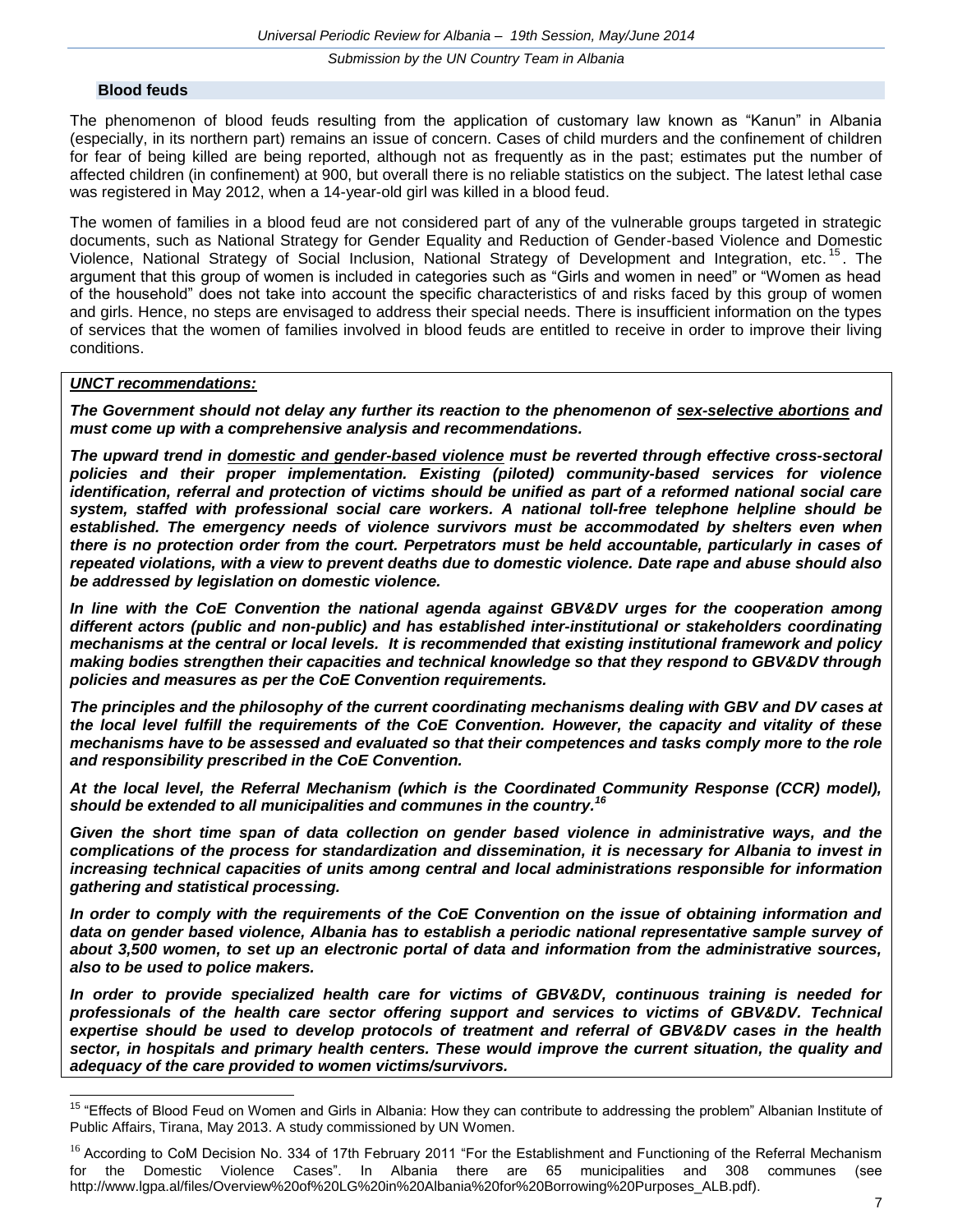*Post rape care has to be included in protocols dealing with GBV&DV cases. This would imply that emergency rooms become staffed with clock-round specialized medical personnel who can undertake the needed examination. In addition, in both emergency rooms and police stations, leaflets with information about counseling, legal support services should be made easily accessible and available to victims/survivors of sexual assault.*

*The CoE Convention defines and criminalizes various forms of violence against women and domestic violence. In order to implement the Convention, the GoA will have to amend its legal framework and introduce a number of new offenses when they do not already exist.<sup>17</sup>*

*The Government may consider streamlining various legal provisions addressing trafficking in human beings under one single law; implementation of existing regulations should be reinforced and data reporting systems strengthened. Victims of trafficking must be provided with sheltering and support, as part of the national social care system. It is recommended that Albania amends its criminal legislation to shift the criminal responsibility from the person being exploited to the person who solicits prostitution, in order to counter internal trafficking, as well as other forms of gender-based violence.*

*Children and women affected by blood feuds must be included in national policies as a special vulnerable category and extended necessary protection and support. As recommended by the CRC Committee and the Special Rapporteur on extrajudicial, summary or arbitrary executions (A/HRC/17/28/Add.3 para. 70, 2011) public authorities and community leaders should facilitate reconciliation of families, investigate cases of blood feuds and ensure proper prosecution of perpetrators.*

#### **C. Administration of justice, including impunity, and the rule of law**

#### **Juvenile Justice**

Since the formal establishment of Albania's Probation Service in 2009, utilization of measures alternative to detention for juveniles has been increasing; today about 60% of cases involving juveniles are given alternative sentences (fines, community work or suspended execution of the sentence), while in 2008 almost 90% of cases would end up in jail. A new penitentiary regime model for juveniles is established in the Kavaja facility, which involves a combination of education, vocational training, psycho-social counselling and legal support for young people; it facilitates their further re-integration into society and contributes to reduction of recidivism. As of 2012, teachers are assigned to all penitentiary facilities where juveniles are detained, to provide continuous education; arranging proper logistics, availability of textbooks and other necessary materials will be the task to continue working on. The new revision of the Code of Criminal Procedure suggests a special chapter on juveniles not only in *conflict* but in *contact* with the law, thus paving the way for addressing particular needs of victims and witnesses of crime in a child-friendly manner consistent with modern justice for children standards.

These measures are being taken against the background of increasing juvenile delinquency; today Albania registers almost 3 times more of juvenile offences per year than in the first half of 2000s (about 800 cases in 2012), while comprehensive national policies to offer young people better chances in life, proper education and job opportunities that would prevent them from slipping into conflict with the law are still to be developed. Investigation and sentencing times are still unacceptably long and result in up to 65% of juveniles actually completing their sentence while being in pre-detention; in the meantime physical conditions and treatment of young people in pre-trial detention (including, in the police stations) in many places are far from the required standard. Pre-trial detention itself as a measure could be used less frequently - currently, it is applied to 1/3 of convicted cases while 80% of pre-trial detainees do not represent a particular danger to the society or believed to put the investigation evidence at risk.

#### **Drug abuse issues**

As regards the anti-drug legislation, drug abuse is not punishable by law in Albania. Article 283 of the Penal Code excludes from criminalization the possession and cultivation of narcotic drugs and psychotropic substances "for personal use and in small doses". Jurisprudence appears to require that forensic examination of the suspect as well as urine sample analysis be performed for a decision on whether the small quantity seized is for personal use or not. Furthermore, jurisprudence seems to consider that "small doses" means one daily dose. As a consequence, article 283 could serve for the conviction of illicit drug consumers caught with more than one personal daily dose, leading to imprisonment from five to ten years. In practice, there are several cases where alternatives to imprisonment could not be offered to persons sentenced to five years of imprisonment.

<sup>&</sup>lt;sup>17</sup> These may include: psychological and physical violence; sexual violence and rape; stalking; female genital mutilation; forced marriage; forced abortion; forced sterilization; and sexual harassment. Not all are yet criminalized in Albania.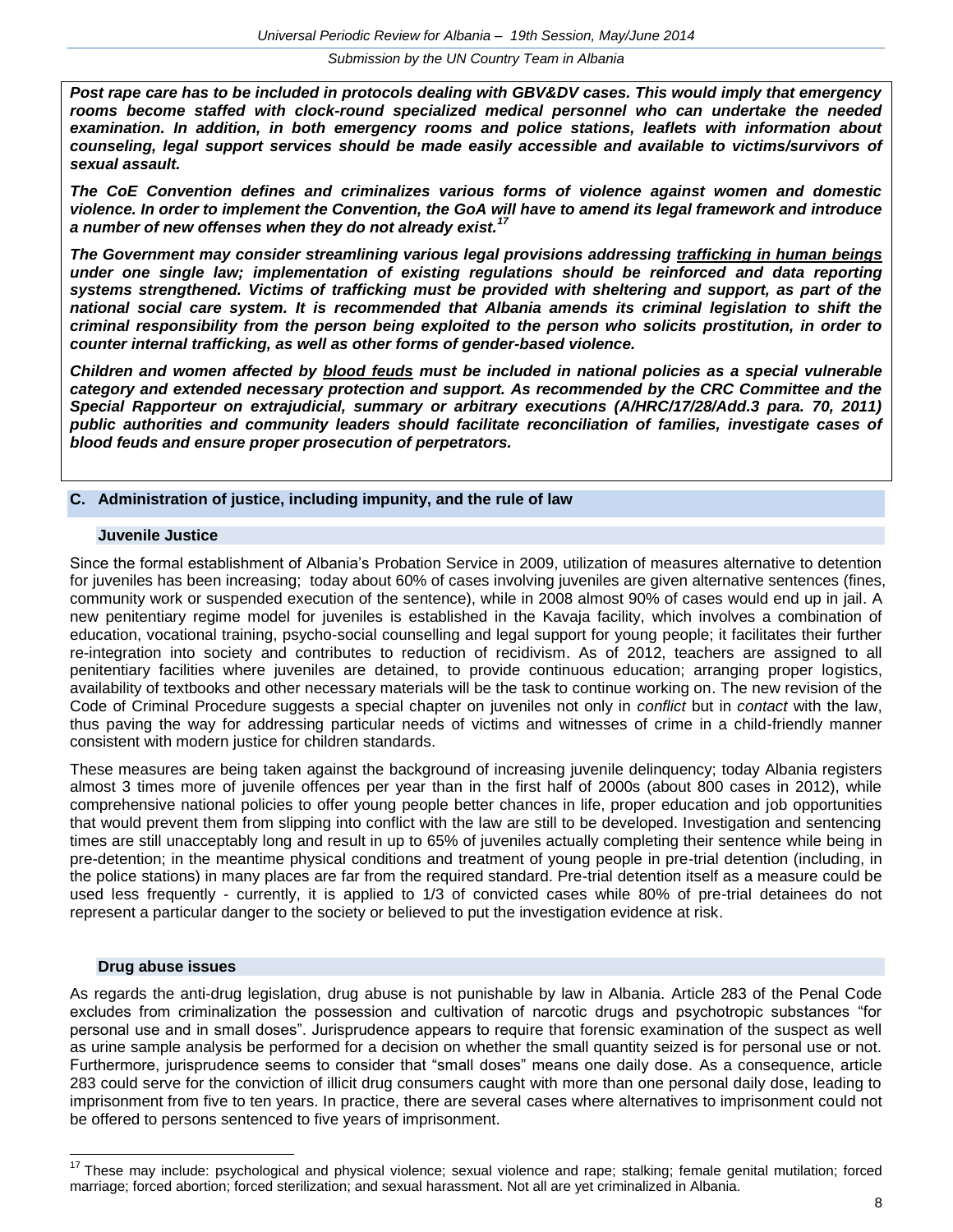Still in this area, there is no regulatory framework in general for drug dependence treatment, including about its relationship with the application of criminal justice penalties, even if its importance is recognized by the Albanese Government in its recently approved National Anti-Drug Strategy 2012-2016.

The country has programmes for opiate substitution treatment and needle syringe distribution, but there seems to be no regulatory framework. Despite the fact that there is the clear understanding within the Ministry of Interior that those measures are not in contravention of the national legal system, article 283/B ("facilitating drugs intake and use") could be used against health professionals engaged in those activities. Further legislative measures regulating such activities, or their explicit exclusion from the scope of article 283/B would be important.

Likewise, an overview of the situation as regards implementation of OST in prisons shows that:

- Methadone treatment on a long term basis is insufficiently provided in the general community, and not covered by medical insurance. Based on an Agreement signed with the Ministry of Justice, "Aksion Plus" NGO offers methadone in prisons. The sustainability of "Aksion Plus" work beyond 31 March 2014 is not secured.
- Access to OST in prison is also relying on the "Aksion Plus" NGO (mostly in pre-trial centres). It ensures continuity of care, but access to treatment can be limited and starting OST in prison is rare.
- Condoms for private visits are available in prisons (offered by NGos). They are available in conjugal visit rooms, but not in pre-trial centres.
- No needles and syringes, drug use paraphernalia or safe tattooing materials are available.
- HIV and hepatitis testing in prison are provided on request. The number of people tested during incarceration was reported to be low.
- Tuberculosis screening is needed.
- Access to naloxone-based overdose prevention service in prison.

#### *UNCT recommendations:*

*There is a need for separating the different forms of criminal conduct into different provisions, to better respect the principle of legality and of the proportionality of penalties. Further legislative measures regulating syringe distribution activities or their explicit exclusion from the scope of article 283/B will be important.*

*State entities should provide more funding to information, counselling, peer education, HIV, syphilis, hepatitis B and C testing, condoms and training of medical and psycho-social staff. The State should become more active in the area of harm reduction in prison settings and make financial resources and professional staff available.*

#### **Free legal assistance for vulnerable groups**

Court fees and tariffs are often the barriers preventing justice to happen for the most vulnerable population categories, including women. As part of the response, a Law on Legal Aid<sup>18</sup> was adopted in 2008 with the objective of increasing access to justice for vulnerable groups. In accordance with the Law, a State Commission on Legal Aid (KSHNJ - SCLA) was established and a number of sub-legal acts approved in 2011 and 2012<sup>19</sup>. Despite these steps, the number of citizens that have been able to benefit from free legal assistance has remained very low thus imposing the need to make the system more effective.

#### *UNCT recommendations:*

In the area of juvenile justice, the length of pre-trial detention must be drastically reduced, utilization of *measures alternative to detention in cases of non-severe law violations expanded and education opportunities offered to young people in detention. Protection and social rehabilitation support should be provided to all children in contact with the law (including victims and witnesses of crime). Public financing* 

<sup>18</sup> Law No. 10039, dated 22.12.2008.

 $19$  Decision No. 1, dated 25.06.2011, "On the priorities for offering legal aid in 2011 and 2012", Decision No. 2, dated 25.06.2011, "On the rules of appointment of attorneys, lawyers offices and NGOs that would provide legal assistance", Decision No. 3, dated 06.25.2011 "On approval of the application form for the benefit of legal aid and the documents that must be attached to the application template", Decision No. 4, dated 25.06.2011, "On determining the amount of compensation for attorneys provide primary and secondary legal aid" Decision No. 5, dated 25.06.2011, "On the evaluation criteria, forms and quality control standards in providing legal aid".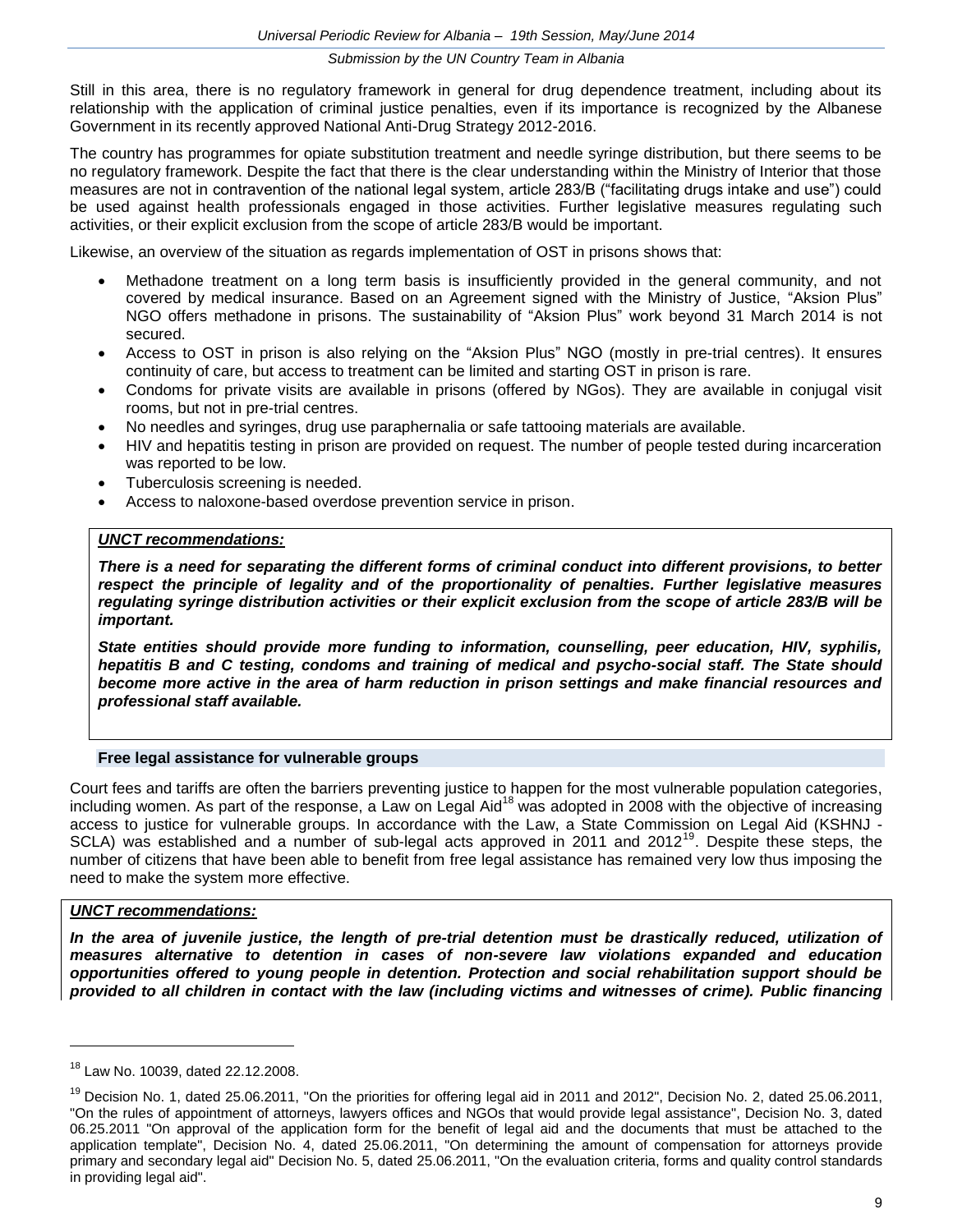*mechanisms and budgetary allocations need to be streamlined to support interventions currently relying heavily on donor assistance.* 

*It is recommended that the State Commission on Legal Aid expand the number of attorneys, attorneys' offices and NGOs contracted by the state for providing legal support to its citizens, as well as to expand the geographic areas covered by the contractors that provide legal aid<sup>20</sup>. It is also important that entities contracted by SCLA ensure high quality service for the beneficiaries. Awareness among citizens should be raised about how they could benefit from free legal services. The law on free legal assistance must be enforced and supported by actual budgetary disbursements.*

#### **D. Right to privacy, marriage and family life**

The Government of Albania should be commended for steps taken in the direction of establishing a family-oriented system for children left without parental care; so far 80 children have been placed in foster care, with financial allowances to foster families introduced by new national legislation since January 2012. At the same time about 260 children continue to live in public residential centres and 400 - in non-public residential centres. The situation of graduates from residential care facilities is often very difficult due to the lack of housing, sufficient education and job.

#### *UNCT recommendation:*

*The Government's plans for gradual de-institutionalization of care system and expansion of family-based solutions must be sustained and implemented in full.*

#### **E. Freedom of movement**

*To avoid repetition, information on freedom of movement is reflected in Section N. Migrants, Refugees and Asylum Seekers.*

# **F. Freedom of religion or belief, expression, association and peaceful assembly, and right to participate in public and political life**

Basic freedoms and rights under this category are secured in Albania by law. However, the level of citizens' trust in the value of expressing their own views and opinions seems to be very low, due to a very high politicization of almost every aspect of life, with decisions and outcomes pre-determined by the existing balance of power between political parties.

Freedoms of expression and the press are guaranteed under the Article 22 of the Albanian Constitution (1998) and Article 23 assures the right to information. Self-regulation mechanism exists through entities such as the Association of Albanian Journalists, League of Professional Journalists, Albanian Press Council, and the Albanian Media Club (AMC).

## *UNCT recommendation:*

*Albania is encouraged to decriminalize defamation and place it under the civil code in accordance to the international standards.*

#### **G. Right to work and to just and favorable conditions of work**

#### *Some additional details are provided in the Annex.*

Albania has ratified 51 out of 189 ILO conventions, with 44 conventions being in force. The latter comprises 8 Fundamental Conventions (## 29, 87, 98, 100, 105, 111, 138, 182) on such subjects as: freedom of association and the effective recognition of the right to collective bargaining; the elimination of all forms of forced or compulsory labour; the effective abolition of child labour; and the elimination of discrimination in respect of employment and

 $^{20}$  TLAS Report on Legal Assistance in Albania, with the support of the Civil Rights Defenders, Tirana, 2012, p 49. This report is available on the web: [http://tlas.org.al.](http://tlas.org.al/)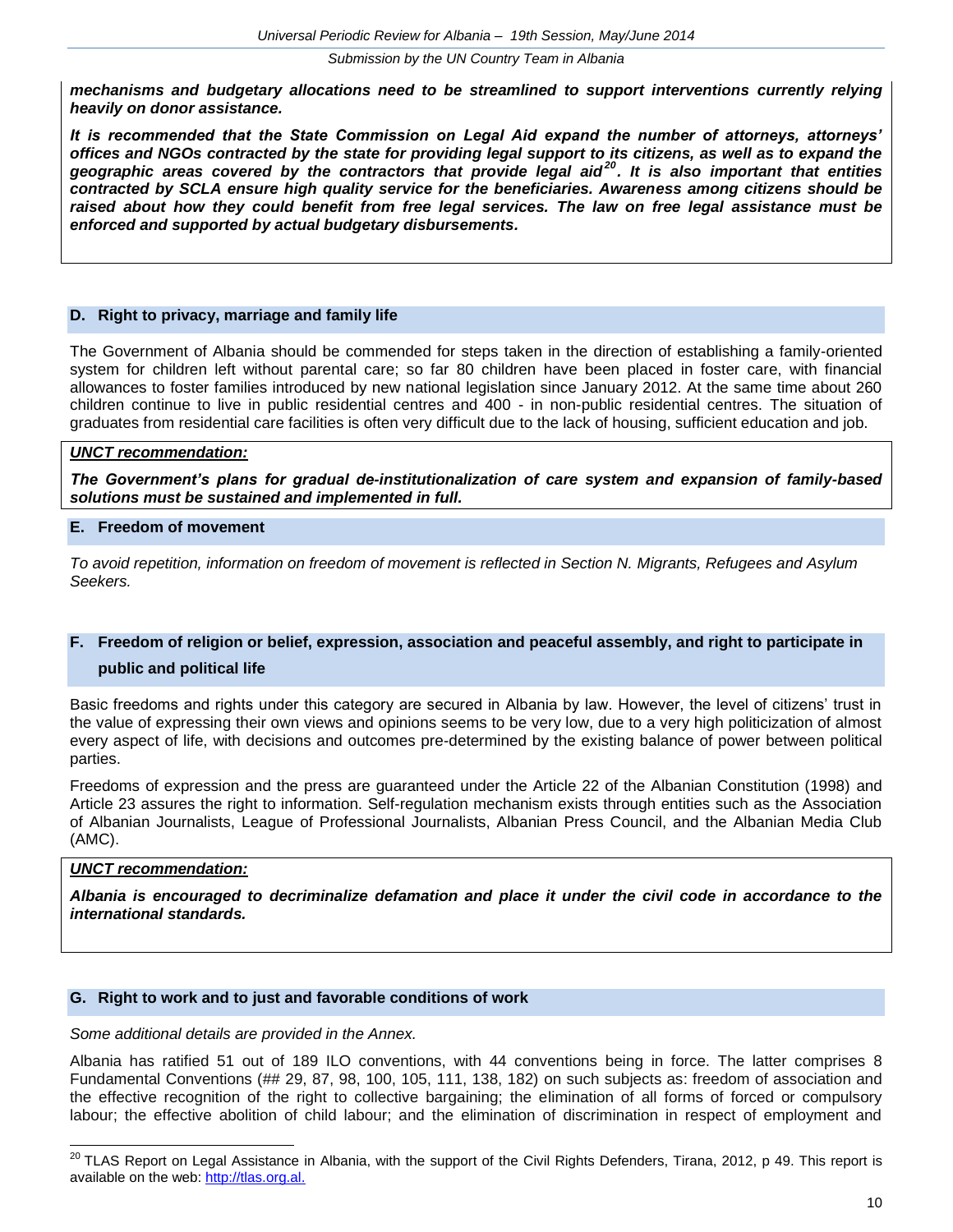occupation. The ratification of these legally binding international treaties helps the Government and the Social Partners in their commitment to implement the Decent Work Agenda in the country.

In the reporting period Albania adopted the Document of National Strategic Policies on Occupational Safety and Health (OSH) for 2009–2013 and the respective action plan (June 2009). Aiming to reach the target of this strategy, the Parliament of Albania adopted the Law No. 10237, dated 18.02.2010 "On Occupational Safety and Health". The approximation of OSH with the 19 EU Directives has already started.

Two new national strategies were prepared to cover the period of 2013-2020 - the Employment Strategy and the VET Strategy. Both documents are pending approval. Progress has been made in the approximation of the Albanian legal framework on labour with the EU legislation. Amendments to the Labour Code, including a roadmap for alignment with the *acquis communautaire* in the field of labour law, are pending adoption.

The State Labour Inspectorate has been strengthened with the creation of a new Directorate for Standards of Inspection of Social Services, while the progress done towards establishing the remaining 23 local offices of the State Labour Inspectorate is limited. The re-organization of front desk and counselling services has been identified as key for the modernization of the National Employment Services (NES). The rationale is that the selection of the most effective counselling model will determine the development of a new management system, the training of staff and the pace for the decentralization of services and operations.

In relation to the strengthening of social dialogue among the Government and the social partners (workers and employers organizations), a Tripartite Commission for Equal Opportunities was established within the National Labour Council (NLC). Representativeness criteria for NLC membership are being discussed with social partners. A national tripartite mechanism for OSH was also established and it functions effectively, meeting regularly and making recommendations to the government. The Commission of Labour Conditions and OSH, which consults amendments to the labour legislation on working conditions and occupational safety and health, rules on technical safety, amendments to the statue of the State Labour Inspectorate and its structure, reports on the implementation of ratified conventions etc., operates in the framework of the National Labour Council (NLC). The commission is convened in average 4 times per year prior to the meetings of the NLC.

There are some "missing relations" and challenges that affect the level of wages, such as the relations among the minimum wage and subsistence level, low level of wages in general, inequalities among wages of groups of employees, and especially of women, lack of the relation between the wage and the productivity, etc. The general procedure for defining the minimum wage doesn't include sufficiently the engagement of the workers and employers. The minimum wage is under a scrutinized study, given that according the International Labour Standards ("On Minimum Wage Fixing Convention", No. 131, ratified by Albania on 2004), this wage keeps an important role in protecting the interests of vulnerable workers, especially within the crisis circumstances.

Workers' and employers' organizations rights have generally been respected. The dialogue among them and the Government, the social dialogue, is reached in its highest level at the National Labour Council (NLC), while bipartite social dialogue and collective bargaining in the private sector remain underdeveloped. ILO provided number of training on social dialogue and collective bargaining for constituents at different levels, aiming to promote also the gender equality and women empowerment in trade unions' activities and structures as in the case of employers' organizations. All these activities are parts of the current Decent Work Country Program agreed with Albanian Constituents for 2012-2015.

The 2010 National Child Labour Survey measures the prevalence of child labour as 9,4% among children aged 12-14 and 16,8% - among those who are 15-17 years old; comprehensive policies to regulate the phenomenon and prevent exploitation still have to be developed.

Access to labour market and to the national education system remains a concern for returning migrants, because of the lack of recognition of knowledge and skills gained during the migratory experience. In general, a better interrelation between European demand and Albanian supply of labour is also recommended as to promote labour migration from Albania.

## *UNCT recommendations:*

*The Government should continue efforts in establishing well elaborated procedures on defining the wages of various levels, those being of national, sectoral or enterprise level, all this through giving more space to the contribution of social partners. A comprehensive employment strategy should be adopted to promote fuller and more productive participation of women and youth in the labour market. The State Labour Inspectorate must address and prevent the worst forms of child labour.*

*The national education system and labour market should be reformed so as to align skills and qualifications to the labour market needs and to promote the employability of the labour force. Active labour market*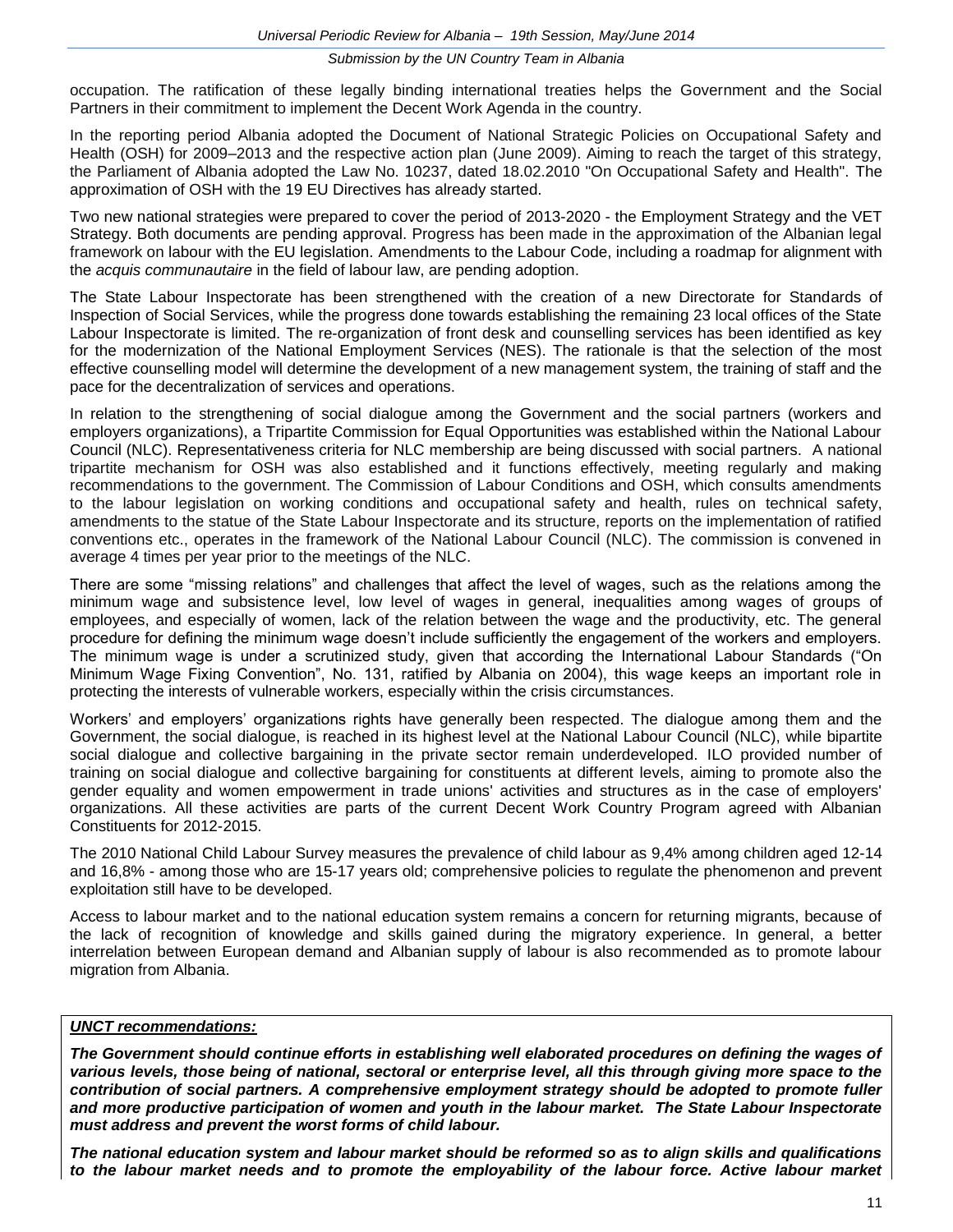*policies should further promote the re- integration of the most vulnerable groups such as youth, women, disabled persons, ethnic minorities and returning migrants. To support transnational labour migration and to reduce irregular migration, investment in counselling and provision guidance to potential migrants prior to their departure as well as in labour market re-integration upon return should be made.*

#### **H. Right to social security and to an adequate standard of living**

In Albania, the risk of social exclusion is largely associated with the following population groups:

a/ ethnic minorities of Roma<sup>21</sup> and Balkan Egyptians. The population census conducted in 2011 registered about 8,600 people who identified themselves as Roma. A detailed geo-mapping and description of about 108 Roma settlements supported by UNICEF the same year came up with the total figure of about 15,000 people (including, 5,000 children) living in about 110 settlements. Now available as an [on-line database,](http://www.sidalbania.org/romacom.html) the mapping reveals a very high incidence of poverty among Roma (78%), high illiteracy rate (up to 70%), non-universal birth registration (about 6% of newborns not registered), low preschool enrollment (26% against the national average of about 50%) and other huge gaps in terms of access to basic services, living standards and inclusion in the social fabric.

b/ impoverished families in peripheral areas (outside several urban agglomerations). The series of Albania's Living Standard Measurement Surveys in 2002, 2005 and 2008 mapped the concentration of poverty in the country's mountainous periphery. For example, in Northeastern Albania, poverty incidence of 29% is double the national average; similarly, the IMR and U5MR of 38 and 42 deaths per 1,000 live births, respectively, is about two times higher than on average nation-wide. Stunting is observed in almost every  $3<sup>rd</sup>$  child under the age of five in the mountains. The net compulsory school completion rate (age cohort of 6-14) stands at 82% in the Mountain zone against 97% in Tirana. Only 46% of children in villages continue their education after the age of 14, compared to 71% in the capital. Although in absolute numbers the population in these areas is decreasing, the gap in living standards and developmental outcomes is not closing. In the absence of any latest poverty measurements since 2008, available estimates suggest about 650,000 pers. being at high risk of deprivation in these – largely underserved and economically depressed – parts of the country.

To specifically address the above factors of socio-economic exclusion, Albanian sectoral policies (on health, education, employment, housing, transportation, etc.) have very little to offer, as measures of positive discrimination favoring those particularly vulnerable are scarce or non-efficient. As for the system of social protection (mainly run through the budget of MoLSAEO), it currently includes three main pillars, i.e. a pro-poor cash assistance ("*ndihma ekonomike*") scheme, disability allowances and a system of state-run residential care facilities of various type. None of the two cash disbursement mechanisms have proved to be effective; in particular, UNICEF-supported analysis confirmed that "*ndihma ekonomike*" does not work for children<sup>22</sup>. Similarly, it does not work for many Roma families (as their migratory lifestyle often prevents proper paperwork linked to a specific residence place to be submitted as part of "*ndihma ekonomike*" application); Victims of Trafficking – although recognized as a beneficiary target group – do not get "*ndihma ekonomike*" when they have children. Persons with various types of disabilities do not enjoy the same level of support. Blind people, paraplegics and tetra-plegics have benefits recognized in special statutes, while many persons with disabilities, such as deaf and hard of hearing people, persons with psycho-social impairments (mental health related impairments), people with intellectual disabilities and learning difficulties, etc. are excluded from all or some of these benefits.

The service-based component of the social protection system is even less developed. Methods of care in residential facilities are outdated, physical infrastructure very poor and human rights based approach is virtually unheard of. Most of available community-based family-oriented services are offered by NGOs, depend heavily on donor funding and tend to be clustered around larger cities, with very little outreach into rural or mountainous areas. There are no personal assistance schemes in action for the disabled (like, sign language facilitation, assistive devices and technologies) and very few examples of accommodating infrastructure.

# *UNCT recommendations:*

 $\overline{\phantom{a}}$ 

*The Government is urged to re-confirm its commitment to reform the social care system in Albania, to gradually move away from the system based exclusively on residential care institutions towards a flexible, mobile, community-based model of social work and case referrals to specialised assistance (including services offered by sub-contracted NGOs). Such an approach was outlined in the [national Social Protection](http://www.dsdc.gov.al/dsdc/pub/strategjia_e_mbrojtjes_sociale_163_1.pdf)* 

<sup>&</sup>lt;sup>21</sup> The situation of Roma in Albania is described in more detail in the "rights of minorities" section later in the document.

<sup>&</sup>lt;sup>22</sup> In 2012 a USD 50 million World Bank loan was approved to support the reform of the cash-based component of the social protection system.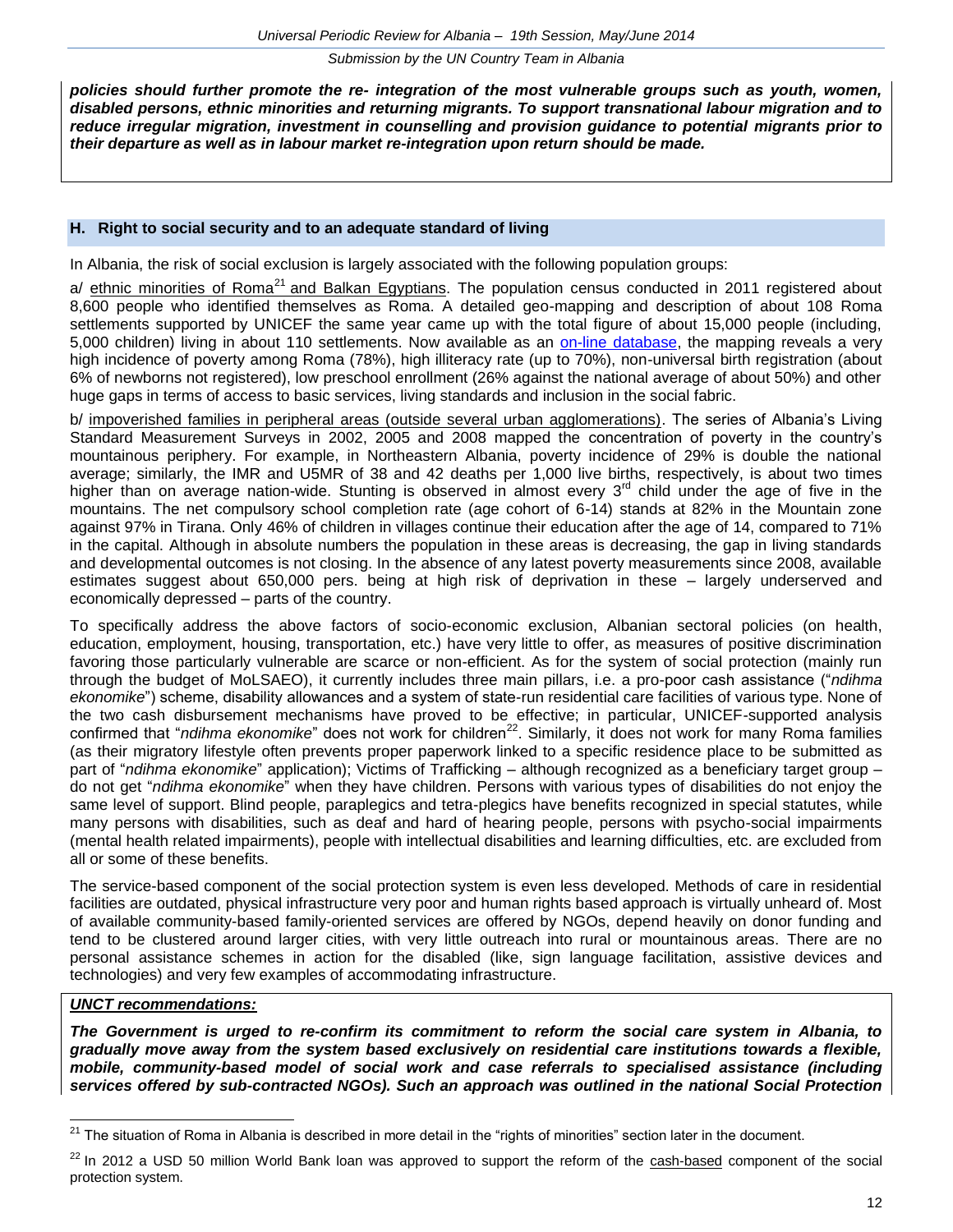*[Sector Strategy for 2007-2013,](http://www.dsdc.gov.al/dsdc/pub/strategjia_e_mbrojtjes_sociale_163_1.pdf) and expanded in the draft Social Protection and Inclusion Strategy for 2013- 2020. Explicit social inclusion commitments in health, education, employment, housing, transportation and justice sectors should be adopted.*

#### **I. Right to health**

Since 1990-ies Albania has witnessed considerable progress in major health indicators: according to the MoH data, by 2012 infant and under-five mortality rates were reduced to 7.8 and 8.9 deaths for 1,000 live births respectively<sup>23</sup>. Maternal mortality in the same year was reported by the MoH as 5.7 per 100,000. Average life expectancy has also reached commendable 77 years, as per latest estimates. However, these improvements come at a price which often becomes prohibitive for those economically more vulnerable. Informal payments in Albania's health sector remain an issue, with a disproportionate effect on poor families. According to Albania's DHS survey (2008-2009), 29% of women and 26% of men who visited a public health facility reported that it had been suggested to them to make an informal payment for the health care received. 72% of women and 68% of men reported paying for medical care that they could have received for free. 36% of women and 22% of men reported they avoided medical care in the past 12 months because they could not pay. Almost nine in ten women (87%) and four in five men (80%) aged 15-49 reported at least one barrier in accessing health care.

"Getting money to go for treatment" is one of the most common problems reported by women and men (56 and 62%, respectively) in the DHS survey. Another study supported by UNICEF in 2011 revealed that 90% of surveyed families (the sample included those who receive cash assistance - "*ndihma ekonomike*") could not cover their children's needs for health care service. Overall, it is estimated that out-of-pocket payments could be around 60-70% of the total expenditures on health. In the meantime public health expenditure accounts for 2.9% of Albania's GDP which is very low compared to other European countries.

The reform of the health sector includes improvements in health financing, with the Health Insurance Institute (HII) identified as the single purchaser of services by a new law on health insurance (entering into force in March 2013). While this change intends to address fragmentation in health financing, it requires much stronger contracting and purchasing power of the HII and better monitoring of service provider performance. Lack of access by the most vulnerable, inadequate information on the benefits of health insurance coverage and continuing out-of-pocket payments remain a concern.

Primary health care continues to be approximately 2 times less financed than the secondary care. Patient empowerment remains an area of importance. There are a few patient associations which are poorly functioning. The charter of patient rights is in place but not implemented. In April 2012, the Parliament approved the law on "Mental Health" which, among others, aims to guarantee the rights of persons with mental disorders when under medical treatment.

In Albania, there is no regulatory framework in general for drug dependence treatment, including about its relationship with the application of criminal justice penalties. It is noteworthy that the Constitution of Albania foresees in article 55 that *"[citizens enjoy in an equal manner the right to health care from the State*", and according to its article 59, the state, within the means at its disposal has responsibility to offer "the highest possible standards of health, physical and mental".

Within the last decade, the country has put in place comprehensive programmes for opiate substitution treatment and needle syringe distribution, with a strong participation of civil society organizations. The National Anti-Drug Strategy 2012-2016 appears to emphasize the importance of further work in this area, including the need to improve access to health services by problematic drug users and other people in need for attention. The Strategy specifically notes that "*there is no specific legal framework dealing with issues related with drug abuse, such as to guarantee the organization of the treatment system, of the staff and of its training, as well as for the service structure and standards*". It also defends a more prominent role for drug demand reduction interventions, to reach the same level of attention of action towards drug supply reduction.

# *UNCT recommendations:*

*Public health finance reform must prioritize the rights of the most vulnerable populations, and the entire public spending envelope on health should be revisited. Paying for health care cannot continue to be silently* 

  $^{23}$  The UN Interagency Group for Child Mortality estimated Albania's IMR and U5MR as 12.9 and 14.3 in 2011.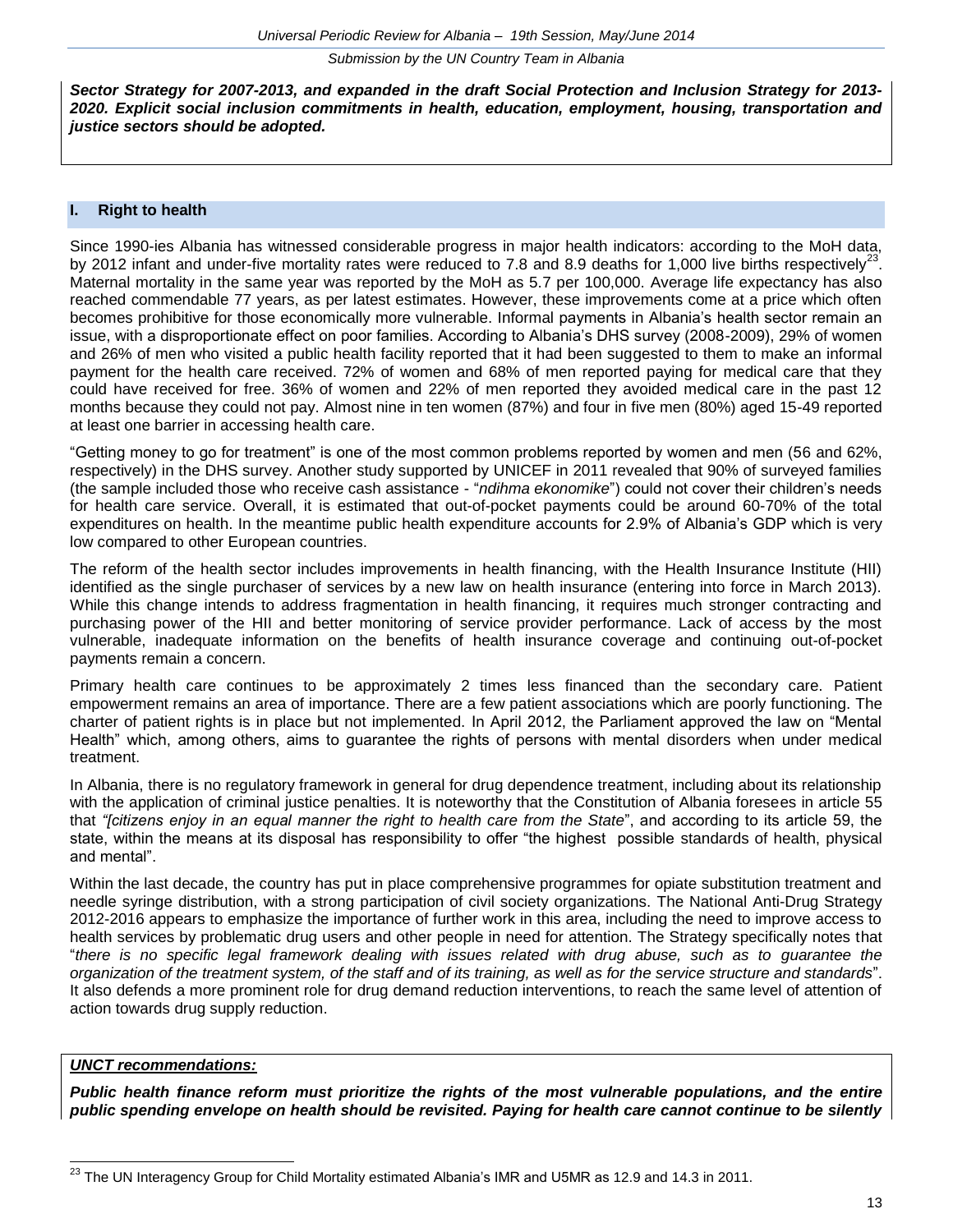*moved on the shoulders of citizens themselves, without a strong regulative and supportive role to be played by the state.*

*It is recommended that comprehensive legislation on drug dependence treatment and rehabilitation services should be put in place, drawing on the existing experiences, which appear to show a good relationship between State and non-governmental organizations activities, with the provision of complementary services, which may still be expanded and improved. As part of such legislation, the national authorities should consider whether a paragraph should be added to article 283/B of the Penal Code, for the purpose of excluding from the application of the provision the authorized activities of health professionals.*

# **J. Right to education**

The Constitution of Albania of 1998 guarantees the right to education for everyone in its Article 57. According to this Article, mandatory education and general high school education in public schools are free but pupils and students may also be educated in private schools of all levels, which are created and operated on the basis of law. This Article provides that mandatory school education is determined by law and the autonomy and academic freedom of higher education institutions are guaranteed by law. In addition, Article 20 guarantees the right of persons belonging to national minorities to study and be taught in their mother tongue. According to Article 59 the State aims to supplement private initiative and responsibility with education and qualification according to ability of children and the young. Moreover, the State aims to supplement private initiative and responsibility with care and help for the aged, orphans and persons with disabilities. Article 18 enshrines the principle of non-discrimination and states that "1. All are equal before the law. 2. No one may be unjustly discriminated against for reasons such as gender, race, religion, ethnicity, language, political, religious or philosophical beliefs, economic condition, education, social status, or ancestry. 3. No one may be discriminated against for reasons mentioned in paragraph 2 if reasonable and objective legal grounds do not exist."

Albania's current state of national school attendance statistics leaves space for controversial interpretations and conclusions. Schools are not obliged and therefore do not collect information about *all* children in their catchment area, therefore some may remain invisible and unaccounted for, such as Roma or children from remote / poor communities. While access to education might be an issue, the quality is definitely another one.

It shall be noticed that all primary schools suffer from the lack of equipment (from computers to modern classrooms and teaching materials). Secondary schools face the same situation, although it differs from school to school. To upgrade the quality and relevance of pre-university education, curriculum and textbook reforms have been initiated, aiming to complete the implementation of the revised curriculum of basic education by 2010 and of secondary education by 2015. Moreover, efforts to improve the quality of teaching include the development of competencies for teachers and a teacher accreditation system, introduction of an in-service training programme and reforms in preservice training.

The National Center for Assessment and Evaluation has been established to carry out independent assessment of learning achievement and support university entrance examinations. $^{24}$ 

In-depth analysis of PISA indicators suggests that focus on early education may provide a solution. Globally acknowledged evidence demonstrates that investment in early years is not only the most effective human development "equalizer", but also a policy of high efficiency helping to maximize tomorrow's gains for today's inputs. Regrettably, the new Pre-University Education Law (2012) did not formalize the preparatory year as a mandatory addition to the current 9 years of schooling; similarly, it omits any binding provisions for kindergartens and/or preschool steps for the age group of 3-6.

The new Pre-University Education Law makes an attempt to introduce cost units per learner and encourage private sector to get engaged with the sector, but fails to acknowledge that it is more expensive for the state to educate children with poor parents. Unit costs rise when educating children with particular needs (in remote rural location, impoverished neighbourhoods, from minority groups, etc.). The Law does not oblige school administrations to provide a place to all children in their catchment area, thus opening a window for discrimination practices. Although special support measures are envisaged for Roma (free textbooks, "2<sup>nd</sup> chance" education programs, supplementary classes, summer camps, meals provided at school) and other vulnerable groups, their actual

 $\overline{\phantom{a}}$ <sup>24</sup> World Data on Education, sixth edition, 2006/07,

[http://www.ibe.unesco.org/fileadmin/user\\_upload/archive/Countries/WDE/2006/CENTRAL\\_and\\_EASTERN\\_EUROPE/Albania/Alba](http://www.ibe.unesco.org/fileadmin/user_upload/archive/Countries/WDE/2006/CENTRAL_and_EASTERN_EUROPE/Albania/Albania.pdf) [nia.pdf](http://www.ibe.unesco.org/fileadmin/user_upload/archive/Countries/WDE/2006/CENTRAL_and_EASTERN_EUROPE/Albania/Albania.pdf)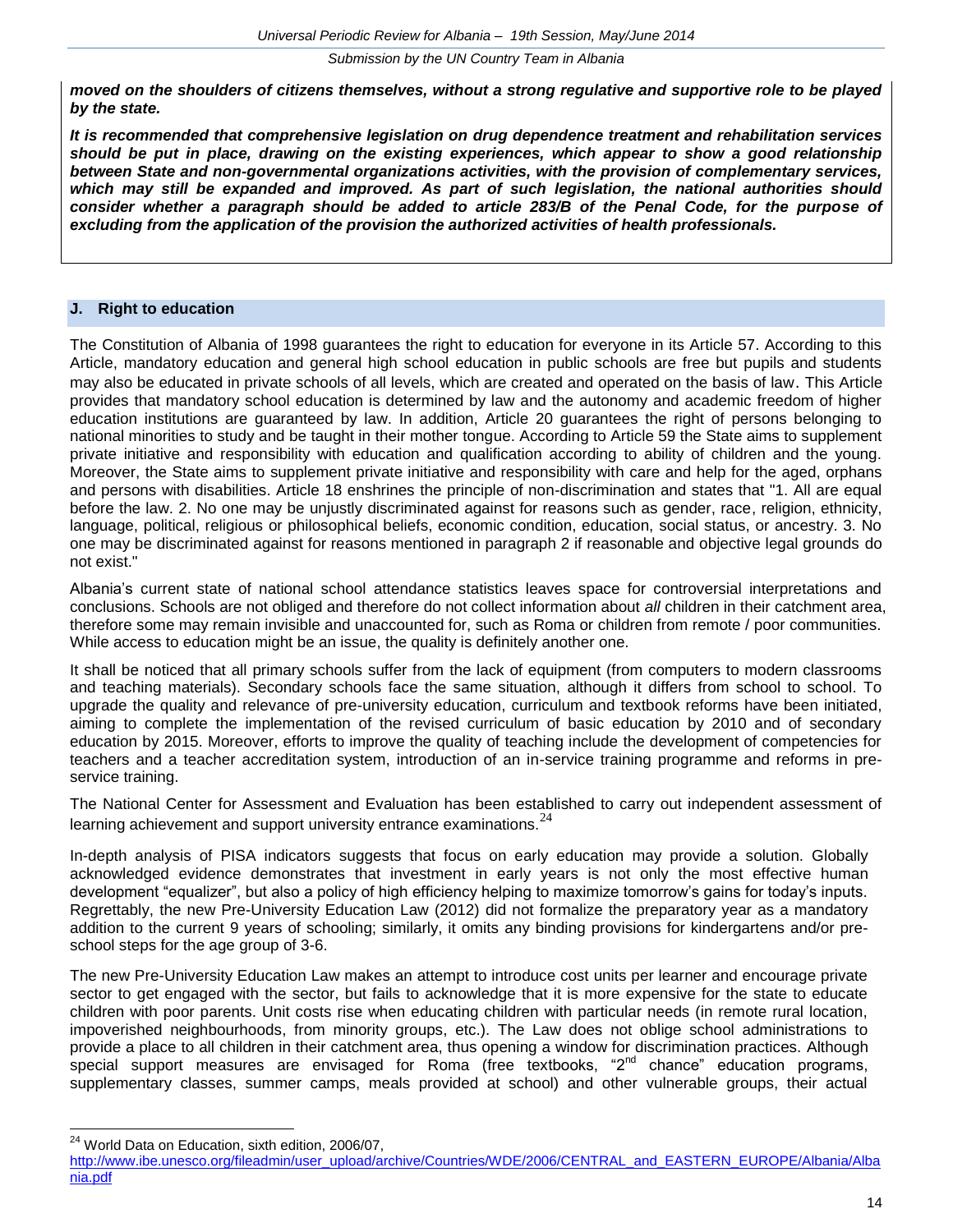implementation varies in scope and quality, especially taking into account the decentralised management of the sector and increasing autonomy of the schools.

The Pre-University Education Law is considered to be in conformity with the CRPD's obligations as set out in its Article 24 on Inclusive Education. Particularly the multi-disciplinary assessment and the balancing of parent's opinions with those of experts are a welcome move in the right direction.

In line with the provisions of the Strategy for Reintegration of Returning Albanian Citizens (2010-2015), a specific curriculum for supplementary Albanian language teaching has been developed by the MoES as to increase access to the education system in Albania for children of returnees, parallel to periodic assessment of their education needs. Yet there is evidence that children of returnees face a number of obstacles in accessing education and in integrating in the national education system.

Albania is party to the 1960 UNESCO Convention against Discrimination in Education (CADE) since 1963. However, it did not report to UNESCO on the measures taken for the implementation of the Recommendation against Discrimination in Education within the framework of the Sixth, Seven and Eighth Consultation of Member States (covering in total the period 1994-2011). In addition Albania did not report within the framework of the Fourth Consultation of Member States on the measures taken for the implementation of the 1974 UNESCO Recommendation concerning Education for International Understanding, Co-operation and Peace and Education relating to Human Rights and Fundamental Freedoms (covering the period 2005-2008). It has also not yet reported within the framework of the Fifth Consultation of Member States about the measures taken for the implementation of the 1974 Recommendation (covering the period 2009-2012). No report was presented by Albania within the framework of the First and Second Consultations (1993 and 2011) on the measures taken for the implementation of the 1976 Recommendation on the Development of Adult Education.

#### *UNCT recommendations:*

*The MoES school attendance statistics should be aligned with the results of Albania's Population and Housing Census of 2011 and administrative data, to help track children currently out of school. Prioritization of early education (including for Roma children) is needed to ensure that all young children get fundamental cognitive skills at the right age as a guarantee for their further successful development and socialization. Children with disabilities should fully benefit from guarantees stipulated in the Pre-University Education Law.*

*Recognition of qualifications obtained outside of the country and skills gained during the migratory experience should be secured, in order to improve access to vocational education and training system of the country as well as to increase access of returnees to the national labour market.*

*Submission of state reports for the periodic consultations of UNESCO's education related standard-setting instruments, especially for the Convention against Discrimination in Education is strongly encouraged.*

*Additional measures to provide girls and women with increased educational opportunities should be undertaken and efforts to upgrade the quality of education and notably with regard to the implementation of the revised curriculum of basic education and of secondary education continued.*

*Efforts to improve the quality of teaching, including the development of competencies for teachers, should be intensified.*

#### **K. Cultural rights**

The Albanian Cultural Heritage legislation is based on Law No 9048 "on Cultural Heritage", issued in 2003 and amended by law No 9882, issued on 2008, which is very broad and insufficient to effectively protect historic towns. This law also generated uncertainty on procedures for development projects in the protected areas. A new "Law on Cultural Heritage" is currently being drafted to address concerns of Cultural Heritage institutions as well as some procedural concerns. The implementation of the Convention for the protection of the diversity of cultural expressions is based on Law n°9613 issued in 2006.

The public services involved in the protection of cultural heritage and cultural expressions is, at the central level, the Ministry of Tourism, Culture, Youth and Sports, and in particular the Institute of Cultural Monuments (IMK), a scientific and budgetary state institution responsible for the protection, restoration and revitalization of cultural and historic monuments, and the Directory of National Cultural Heritage, a policy-making body, which coordinates the Regional Directories of National Culture and Archaeological Parks dealing with national issues of cultural heritage management (tangible and intangible). At the local level there are the Regional Directories of National Culture, under the Ministry of Tourism, Culture, Youth and Sports. The Ministry of Culture has approved a new structure in which the Cultural Heritage department is also in charge of cultural diversity. A national committee chaired by the Minister of Culture has been set up for the implementation of the 2003 Convention Safeguarding of the Intangible Cultural Heritage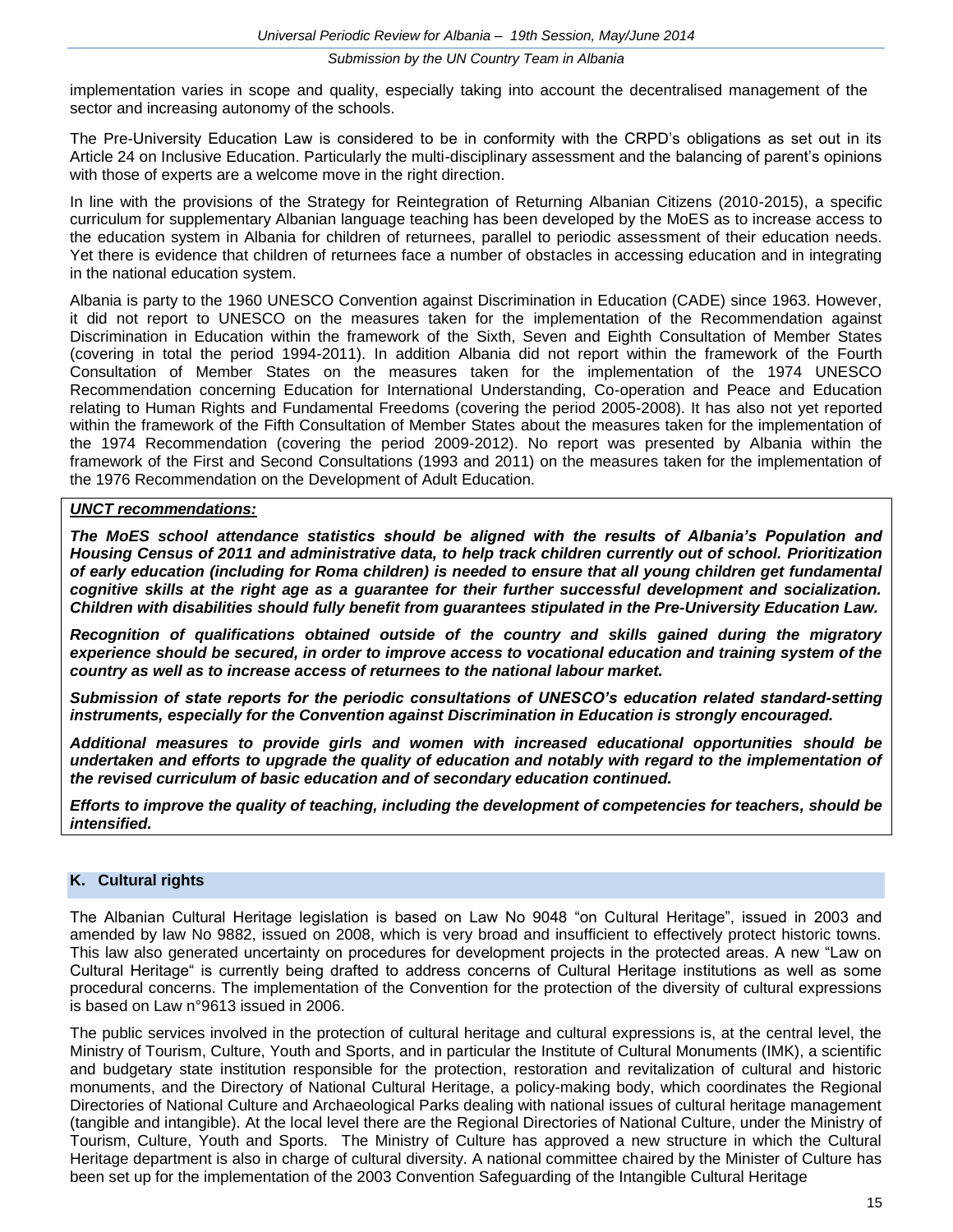A global strategy for culture was drafted in 2012. It focuses on support to (i) creativity of Albanian artists and their art, (ii) protection and promotion of cultural heritage and national identity and (iii) increase of role of cultural life in the improvement of quality of life. Policy measures have therefore focused on the establishment of proper mechanisms to enable the development of diverse cultural communities in Albania.

The civil society is actively involved in the implementation of the conventions in their various fields of action. With regard to the 1972 World Heritage Convention, the civil society participates in the elaboration and implementation of the management of sites and properties included in the World Heritage list. The civil society actively participates in the implementation of the 2003 Intangible Cultural Heritage Convention, which assigns a key role to individuals, groups and communities in the identification and safeguarding of their intangible cultural heritage. As such, its implementation at the local level is largely ensured thanks to civil society organizations and actors. Similarly, the role of the civil society in the implementation of the 2005 Convention on the Diversity of Cultural Expressions, which is the first UNESCO convention that explicitly recognizes its importance in its provisions, is prominent. As such, the role of artists, professionals, NGOs and other civil society organizations in promoting the free exchange and circulation of ideas, cultural expressions, and cultural goods and services is well recognized. This is also important in relation to minority groups and other indigenous groups of Albania.

## *UNCT recommendations:*

*It is recommended to revise the existing legislation in order to ensure ownership of the law for private monuments, but also the definition of the duties and obligations of local institutions and IMK. Considering that conventions are covered through various legal documents adopted at different governing levels a clearer and stronger coordination and synergy in the implementation of these Conventions should be pursued, in order to fully reach their objectives. Such an integrated and coordinated implementation would also increase the opportunities for each individual or group to take part in cultural life; Albania is invited to introduce programs for more public information and awareness about the Outstanding Universal Value of World Heritage properties. There is also a need to motivate residents to re-inhabit their historic centres. The completion or renewal of infrastructure is also crucial to attract or keep residents, commerce and tourism.*

## **L. Persons with disabilities**

In 2011 about 126,000 of Albanians were receiving disability benefits, but otherwise the statistics of disability are very incomplete and only scattered anecdotal evidence can be found to depict the vulnerability profile of the disabled. Children with disabilities appear to be at very high risk of exclusion and are also particularly vulnerable to abuse, exploitation and neglect. Poverty and lack of community-based services keep most of them isolated at home, unable to integrate into mainstream society. Under the social care programs of the MoLSAEO, financed from the state budget, disabled children receive cash payments and treatment in 6 residential centers in Tiranë, Durrës, Korçë, Berat, Vlorë and Shkodër, as well as in 2 day-care centers in Korça and Lezha. Currently, there are 283 disabled children living in residential institutions; 50% of them are older than 16 years. Although this is not allowed by law, they remain in these facilities because they have nowhere else to go due to the lack of rehabilitation and reintegration services – this denies them their right to live independently in the community.

This situation is further exacerbated by a lack of services for persons with disability in the community. Education for children with disabilities still focuses on specialized institutions and schools and teachers in the general education system lack skills and infrastructure to accommodate learners with disabilities. Attitudes in society create barriers to the full participation of persons with disabilities, particularly views that persons with disability are incapable of learning or working or participating in other areas of social and economic life. Many of these issues have been particularly highlighted by the Committee on the Rights of the Child and the International Disability Alliance in their respective observations and recommendations provided in 2012 in relation to the Albania's national report on the implementation of the CRC $^{25}$ .

The current National Strategy for People with Disabilities was approved in 2005 to proclaim equal opportunities for persons with disabilities, but its implementation has remained far from inadequate. The role of the National Council of the Disability Affairs has been weak. The commissions set up to assess the impairment and therewith the "status" of persons with disabilities lean on medical approaches to disabilities overlooking the social assistance needs that

<sup>25</sup> <sup>25</sup> Concluding Observations on Albania's CRC periodic report, 2012 [http://www2.ohchr.org/english/bodies/crc/docs/co/CRC-C-OPAC-ALB-CO-1\\_en.pdf](http://www2.ohchr.org/english/bodies/crc/docs/co/CRC-C-OPAC-ALB-CO-1_en.pdf) Albania CRC report analysis through the lens of disability – by the International Disability Alliance, 2012. [http://www.internationaldisabilityalliance.org/en/albania\)](http://www.internationaldisabilityalliance.org/en/albania)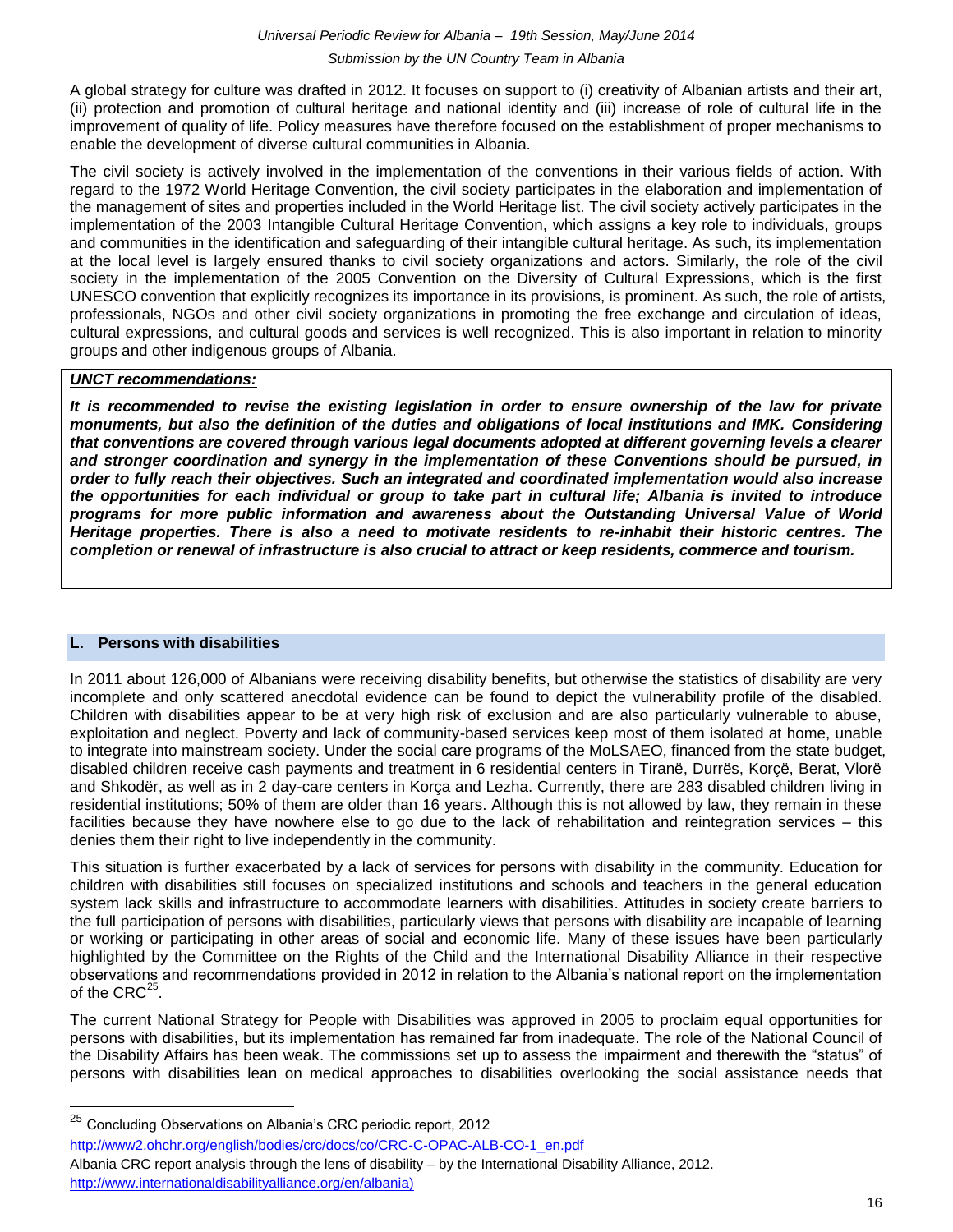persons with disabilities may have. In general, medically argumented disability allowances remain the only form of support extended to this population category.

In the area of employment, several active labour market measures implemented by the National Employment Service are open to persons with disabilities, but the number of beneficiaries has been very low. Employment quotas stipulated by the law are not enforced, so only a small number of persons with disabilities have known successful experiences of employment. Existing national guidelines on accessibility for persons with disabilities do not have fundamental incompatibilities with international standards, but there is a shortage of enforcement of regulations, so buildings, roads and other facilities are generally not friendly to persons with disabilities. A limited number of public institutions have made their premises physically accessible to persons with disabilities. Challenges remain in the area of assistive tools and technology, generally provided by projects' funds rather than by the Government.

The Albanian Parliament's voting for the ratification of the UN Convention on the Rights of Persons with Disabilities (CRPD) in November 2012<sup>26</sup> is believed to provide a long-awaited boost to the national action for people with disabilities. Amendment/adoption of legislative provisions will be needed to adequately ensure respect, protection and promotion of the rights of persons with disability to protection and social inclusion. The right to privacy, respect for family life and the right to marry are also important to secure, in particular for persons with intellectual or psycho-social disabilities.

The Inter-Ministerial Working Group has not finalized yet the draft framework law on inclusion of and accessibility for persons with disabilities. The needs of persons with disabilities are not considered in the programmes and budget plans of line ministries. In addition, cooperation and coordination among the latter in this area are quite weak. There is also a need for officially assigning implementation and monitoring mechanisms at national level, as stipulated by Article 33 of the CRPD.

The Anti-Discrimination Commissioner and People's Advocate Office have been playing an increasingly strong role in advocating and promoting the rights of persons with disabilities. Individual complaints received by these independent human rights institutions are usually limited to violations related to disability benefit entitlements, which proves that persons with disabilities lack capacity or ability to claim for full exercise and enjoyment of all their human rights. Further efforts should be made by the independent human rights institutions by undertaking ex-officio investigations on disability issues under a broader human rights perspective.

A limited number of courts have taken into consideration the accessibility needs of persons with disabilities. However, persons with disabilities have limited access to justice due to barriers in communication, information, procedures and physical environment that still exist in the Albanian judicial system. Further efforts should be made by courts in the planning and budgeting process to better respond to their needs.

Considering access to elections as of key importance for participation of persons with disabilities in the political life of the country, the coalition of national disability organizations and the Central Election Commission (CEC) concluded before the parliamentarian elections of 23 June 2013 an agreement according to which CEC committed, among others, to ensure access for deaf people to its televised messages by using the sign language; access for wheelchair users to polling stations by establishing them at the ground floor or putting ramps; priority in service for invalids by avoiding long queues; and access for visually impaired people to voting materials by providing Braille masks. The CEC failed to fulfil this last commitment. The blind people community could not fully exercise the constitutional right for a personal, equal, free and secret vote. They had to vote with the assistance of an accompanying person.

#### *UNCT recommendations:*

*Following the ratification of the UN Convention on the Rights of Persons with Disabilities, the Government of Albania should speed up the development of a comprehensive operational framework of necessary policies and mechanisms to ensure social protection and inclusion of persons with disabilities.*

#### **M. Rights of minorities**

Most of Roma communities in Albania continue to live in a humanitarian-like situation ( i.e. homeless, long-time unemployed, making their living with begging and scrap collection) making them prone to continual evictions<sup>27</sup> while

<sup>&</sup>lt;sup>26</sup> The ratified CRPD's formal depositing with the UN took place in February 2013; the Government has not yet signed the Optional Protocol to the CRPD.

<sup>&</sup>lt;sup>27</sup> The lack of a transitory case-management system for these categories of Roma has left unresolved the situation of the forcibly evicted Roma families from their settlements near the railway station in Tirana in February 2011. During 2012, MoLSAEO has been making efforts to design a social emergency housing center at the former military territory in Sharra near Tirana, for emergent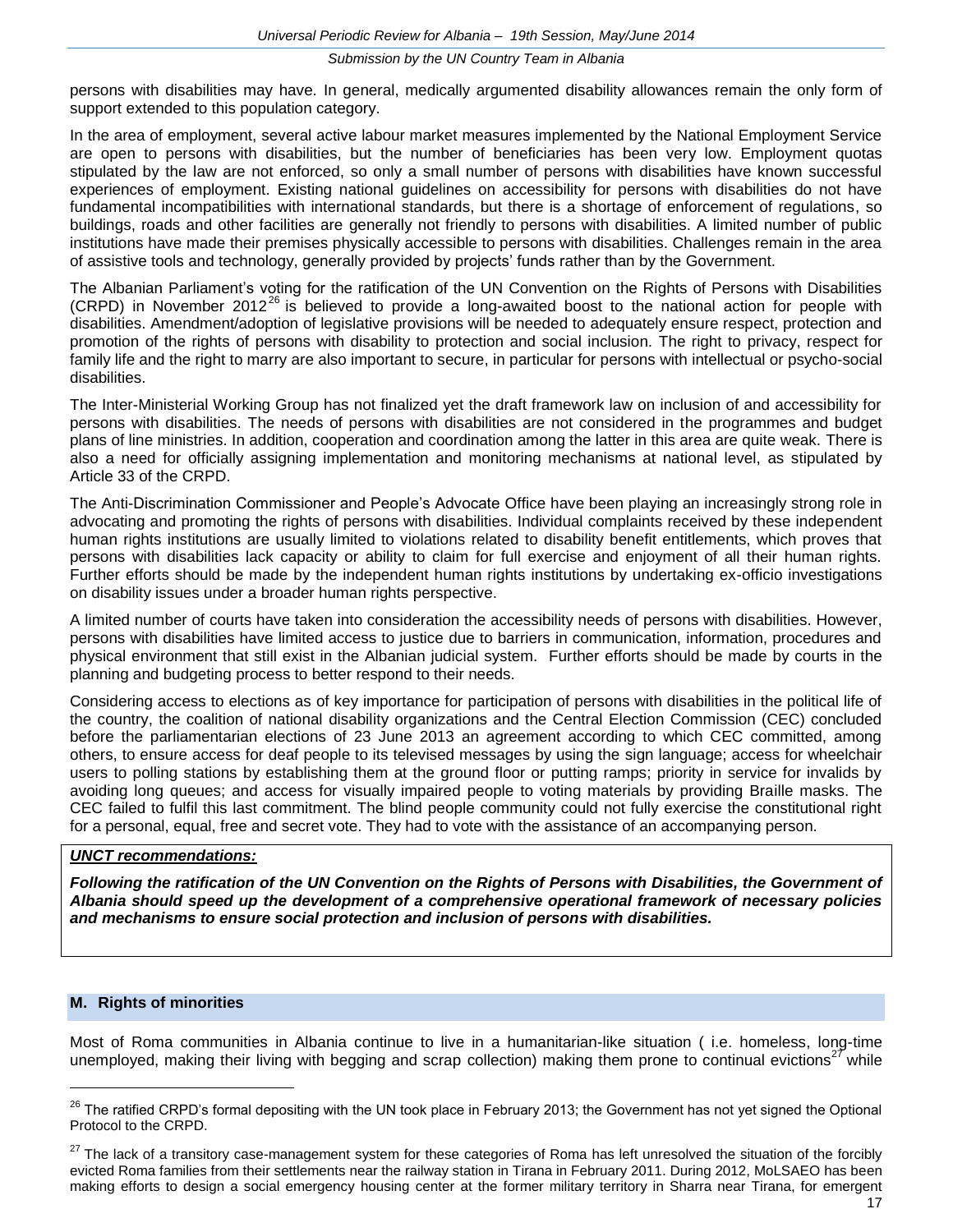leaving them unable to meet criteria for standard social and public services and or benefit from the development projects implemented by civil society organizations and development agencies. Over 38% of Roma and 45% of Egyptian families live in old decrepit dwellings and a further of 21% of Roma and 11% of Egyptian families live in shacks. Many of these families do not have access to potable water, indoor toilets or waste water services. At the same time, 50% of Roma and almost 70% of Egyptians in Albania are not really migratory population, as they declare to have lived in the same location for the past 20 years<sup>28</sup>.

Because of their poverty (50.3% of Roma and 57.65 of Egyptians are characterized by high level of unemployment), many Roma and Egyptian households have to rely on alternative sources of income, such as economic assistance ("*ndihma ekonomike*"), old age pensions, unemployment benefits, disability benefits<sup>29</sup>. On the other hand many Roma and Egyptian families are either excluded from social assistance schemes, or do not receive the said assistance for as long as it is necessary. On top of that, the inability to transfer the permanent residency registration seems to be a systemic barrier for Roma banning them from accessing public education, social housing, primary health care, promotion of employment programs, etc.

Although there has been an increase in the number of Roma/Egyptian students attending and graduating from universities (thanks to the Roma Education Fund scholarship programme headquartered in Budapest, Hungary and quotas for Roma and Egyptian students in public universities established by MoES), further efforts should be made in guiding Roma/Egyptian students to choose the study subjects in sectors where Roma qualified professionals would be needed the most, such as primarily-school or pre-university teaching. Moreover, despite the increasing number of university graduates, the number of Roma/Egyptian employed in public administration still remains insignificant. Only a handful of them are elected in the municipal and communal councils throughout the country. As a result they are not able to make representations and lobby for the protection of their rights.

The response to Roma needs by the government could not be further from sufficient so far. The status of Technical Secretariat for Roma at MoLSAEO is very weak, therefore there is no adequate authority at the central level able to monitor and advise line ministries on Roma inclusion policies<sup>30</sup>. Specific budgets have not been allocated by respective central and local authorities for implementation of the Roma Strategy and the National Roma Decade Action Plan<sup>31</sup>. A monitoring and reporting web-based system (ROMALB) for local and central authorities mandated to report the progress against indicators of Roma Decade National Action Plan (developed with UNDP support) has been officially introduced in early 2013 and should boost the action by state officials by providing regular evidence and data.

Although the Anti-Discrimination Commissioner and People's Advocate Office have been playing an increasingly strong role in advocating and promoting the rights Roma and Egyptian communities, the impact of their efforts has yet to be seen. With few exceptions, local government units generally have limited capacities and political will to understand, accept as a local priority and initiate action for social inclusion of the Roma. As a result, almost none of the nationally declared priorities on Roma are sustained at local level. Accountabilities of local authorities and service providers at the local level who are supposed to ensure that Roma children and families have access to services (e.g. no job description for the newly created Roma Technical Groups at the regional level) are either not established or enforced by appropriate regulations.

#### *UNCT recommendations:*

housing and support to the evicted families. However, lack of coordination among central and local authorities have not lead to a common vision for making operational such a center and guaranteeing that it does not end up in a segregated and/or permanent shelter for certain Roma families. In summer 2013 another Roma eviction crisis unfolded as described in the "minorities" section of the present report.

<sup>28</sup> A needs Assessment study on Roma and Egyptian communities in Albania, UNDP, February 2012 <http://www.al.undp.org/content/albania/en/home/library/poverty/roma-needs-assessment-report/>

 $^{29}$  A needs Assessment study on Roma and Egyptian communities in Albania, UNDP, February 2012 <http://www.al.undp.org/content/albania/en/home/library/poverty/roma-needs-assessment-report/>

 $30$  The government may actually wish to consider the recommendation of the EU social policy experts to upgrade the Roma Decade Technical Secretariat to an agency.

 $31$  The Roma Strategy and its Decade Action Plan do not extend to the Egyptians (presumably Albanian-speaking Roma), initially with the rationale that unlike Roma, the Egyptians do not constitute a distinct (linguistic) minority and that they do not want to be identified or associated with Roma. However, some government measures have occasionally made specific reference to the Egyptians, such as the issuance of free identification documents during the last local elections or setting of quotas in public universities which targeted both Roma and Egyptians. There is a need for a common understanding between government and respective civil society organizations to agree on, either to target the social inclusion measure to both groups (for example, Egyptian children in compulsory education are not eligible for free text books).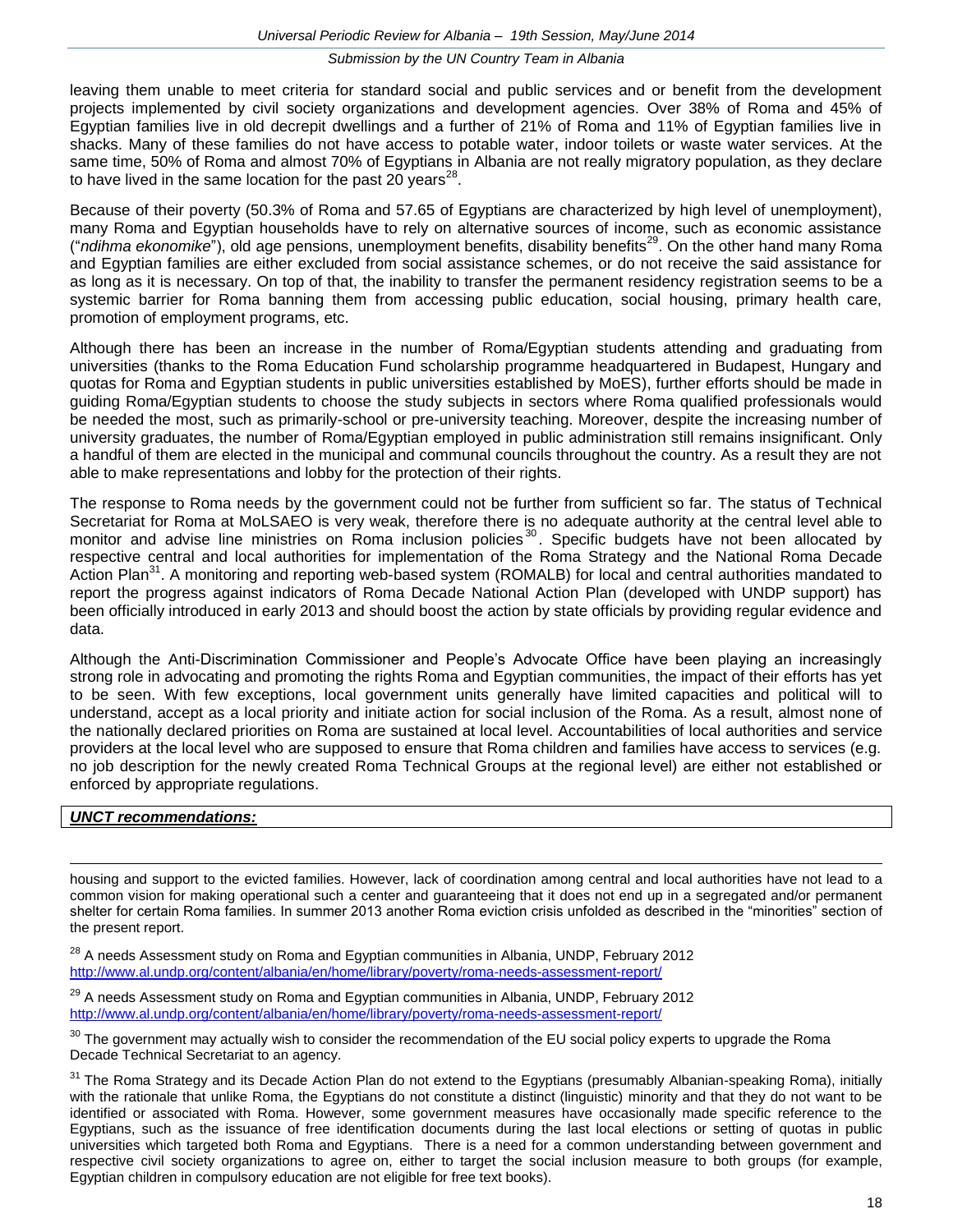*Albania should urgently and effectively respond to the needs and deprivations of Roma population and activate/upgrade established policies and mechanisms, to comply with the ambition of Roma Decade (2005- 2015) targets. Mainstreaming Roma concerns into regular policies in health, education, social protection, housing, transportation and justice sectors (instead of the continuous "projectization" of random actions) should be made a principle, and appropriate budgetary allocations must be made. Political mechanisms for enforcing action by public officials at central and especially local level must be established without delay.*

*The Government of Albania should engage with the UN Special Rapporteur on Adequate Housing and seek support on implementing international standards so as to avoid forced evictions and migration, especially of the vulnerable Roma and Egyptian communities (in compliance with Basic principles and guidelines on development-based evictions and displacement).*

#### **N. Freedom of movement, migrants, refugees and asylum-seekers**

In the area of immigration and asylum, Albania has advanced legal provisions that guarantee human treatment of asylum seekers, refugees and foreign citizens in the Republic of Albania (RA). The Law no. 8432, dated 14.12.1998 "For Asylum in the RA",<sup>32</sup> the main legal act acknowledging the right for asylum or interim protection for foreigners who are in need of international protection, refugees or other persons, was amended through Law 10060, dated 26.01.2009. The amendments include improvements of provisions for rights of asylum seekers, complaint mechanisms, confidentiality, etc. However, in his visit report<sup>33</sup> to Albania in 2012, the UN Special Rapporteur on the human rights of migrants expressed his concern that persons in need of international protection may not be adequately informed of, or made aware of their right to seek asylum as guaranteed in article 1 of the Law on Asylum. He recommended to the Albanian authorities to take prompt steps to ensure that the right to seek and enjoy asylum is fully respected. This recommendation remains valid today.

The integration and family reunification of foreigners granted asylum is regulated by Law No. 9098, dated 03/07/2003 "On the integration and family reunion of foreigners granted asylum in the republic of Albania", however, it is difficult to assess integration efforts made and their success. In the same report, the Special Rapporteur also recommended completing the electronic registration of all asylum seekers and refugees in the civil status registry for foreigners and providing them with the relevant identification and travel documents. Necessary measures to ensure their integration into society, notably through implementation of their rights to housing, work and social services were recommended as well. In practice, the electronic registration of asylum seekers and refugees has been completed. However, identification and travel documents have not yet been issued to them.<sup>34</sup>

As concerns the status of foreign citizens in Albania, the Law no. 9959 dated 17.7.2008 "On the Foreigners"<sup>35</sup>, regulating entry, stay and leave of foreigners from the territory of RA was considerably amended and approved by Law 108/2013. All these provisions provide for significant legislative improvements on the treatment of foreigners in RA regardless of their status (regular or irregular). The foreigners who are subject to this law should be treated in compliance with the human rights, fundamental freedoms and the international agreements ratified by the RA, while respecting the principle of reciprocity, non-discrimination and treatment not less favourable than for the Albanian citizens.

The Constitution of the Republic of Albania prohibits collective expulsion of foreigners. Removal and expulsion of a foreign individual are only allowed according to stipulations determined in the new Law on Foreigners 108/2013 (Chapter IV).

The new law provides for improved appeal mechanisms against removal orders<sup>36</sup>, expulsion<sup>37</sup> of foreigners, and promotes voluntary enforcement of the removal order for irregular foreigners<sup>38</sup>. According to the law, the detention regime of irregular foreigners in closed reception facilities should guarantee for a humane and decent treatment of

 $\overline{\phantom{a}}$ 

 $32$  Reference in para 139 of the report.

 $33$  The visit took place in December 2011 and report was issued on 10 April 2012 (A/HRC/20/24/Add.1).

 $34$  Such concern was raised by the UNHCR representative during the National Workshop on New Migration Management Policy Provisions, organized by IOM Tirana on 30 April 2013.

<sup>&</sup>lt;sup>35</sup> Reference in para 140 of the report.

<sup>36</sup> Law 108/2013, Article 107

<sup>&</sup>lt;sup>37</sup> Law 108/2013, Article 110

<sup>38</sup> Law 108/2013, Article 108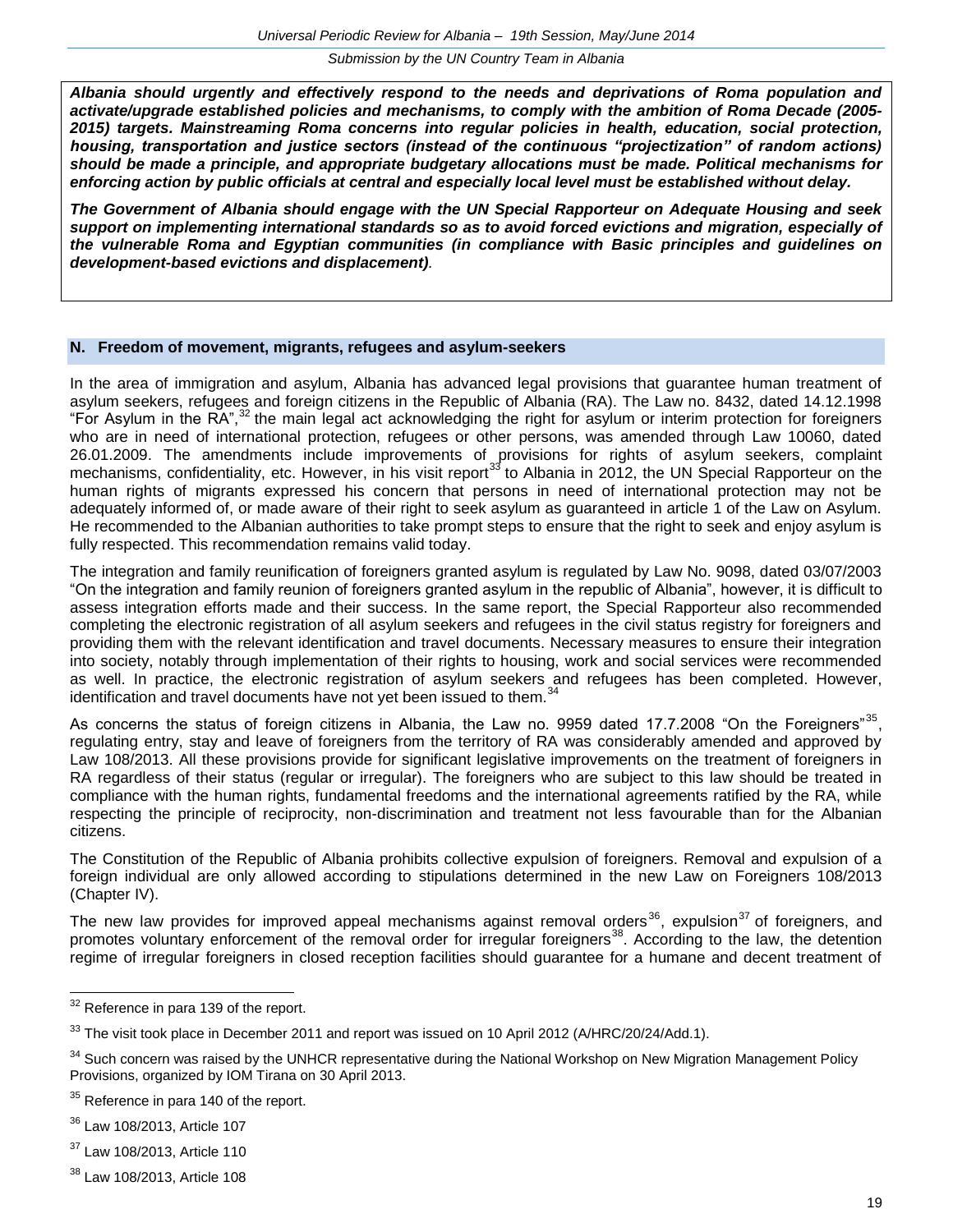foreigners<sup>39</sup> and respect of fundamental rights of individuals. Furthermore, appeal mechanisms against detention decisions in closed facilities are foreseen.<sup>40</sup> However, in light of the grave concerns raised by the UN Special Rapporteur on issues related to accessibility, detention conditions, legal safeguards in law and practice (such as interpretation), and the treatment of migrants detained in the national reception facility for third country nationals), it is recommended to independently and continuously monitor the situation in the center, in particular from a human rights perspective. In general, alternatives to detention can be provided to irregular migrants.

Among the novelties of the law are the provision of alternative measures to detention for unaccompanied minors (UAMs), victims of trafficking (VOT) and categories in need, following the recommendations of the UN Special Rapporteur in this respect.

The Special Rapporteur also recommended undertaking a study on the situation and enjoyment of rights of migrant workers and members of their families in an irregular situation living in Albania. While the legal review is ongoing (such as through the amendment of the Law on Foreigners) it is important to continue this review and to undertake the study on irregular migrants and members of their families.

#### *UNCT recommendations:*

*The Government of Albania is encouraged to implement the recommendations of the UN Special Rapporteur on the human rights of migrants to the fullest extent possible, update necessary regulations and procedures and ensure their regular enforcement and monitoring.*

#### **O. Internally displaced persons**

Resembling the situation of internally displaced, forced evictions of Roma families from their settlements are described in detail in the Annex.

To reduce and mitigate the risk of displacement as a consequence of natural disaster, it is necessary to increase the resilience of communities to cope with disasters in view of achieving sustainable development, by providing the necessary framework, methodology and tools to analyse the causal factors of disasters, reduce exposure to hazards and lessen the vulnerability of people and livelihoods.

#### **P. Right to development and environmental issues**

The right to a healthy environment is specified in articles 56 and 59 of the Albanian Constitution, specifically that everyone has the right to be informed on the state of the environment and its protection, and that the state should supplement private initiative and responsibility with a healthy and ecologically adequate environment for present and future generations, as well as ensure rational exploitation of forests, waters, pastures and other natural resources on the basis of the principle of sustainable development.<sup>41</sup> The Government also recognizes the link between raising living standards and protection of the environment.<sup>42</sup>

In recent decades Albania's environment has deteriorated as a result of unregulated economic activity and absence of enforced policies that would take the environment into consideration<sup>43</sup>. Recently, however, Albania has made visible progress in developing the legislative and institutional frameworks regarding industrial pollution reduction and control, water and waste management, and the establishment of environmental impact assessment procedures in line with EU standards. In terms of international obligations, Albania ratified the United Nations Framework Convention on Climate Change and is a Party to the Kyoto Protocol of the UNFCCC.<sup>44</sup> Albania also participates in the United National Conference on Sustainable Development (Rio+20) including the 1992 conference that produced the Rio Declaration

<sup>39</sup> Law 108/2013, Articles 120, 127, 128

<sup>40</sup> Law 108/2013, Articles 122, 123, 124

<sup>41</sup> http://www.ipls.org/services/kusht/cp2.html

<sup>&</sup>lt;sup>42</sup> Rio+20, United Nations Conference on Sustainable development,

http://www.uncsd2012.org/index.php?page=view&nr=701&type=510&menu=20&template=509&str=albania&style=exact&case=&w holeword=no

<sup>43</sup> Rio+20, United Nations Conference on Sustainable development,

http://www.uncsd2012.org/index.php?page=view&nr=701&type=510&menu=20&template=509&str=albania&style=exact&case=&w holeword=no

<sup>44</sup> http://www.ohchr.org/Documents/Issues/ClimateChange/Submissions/Albania.pdf